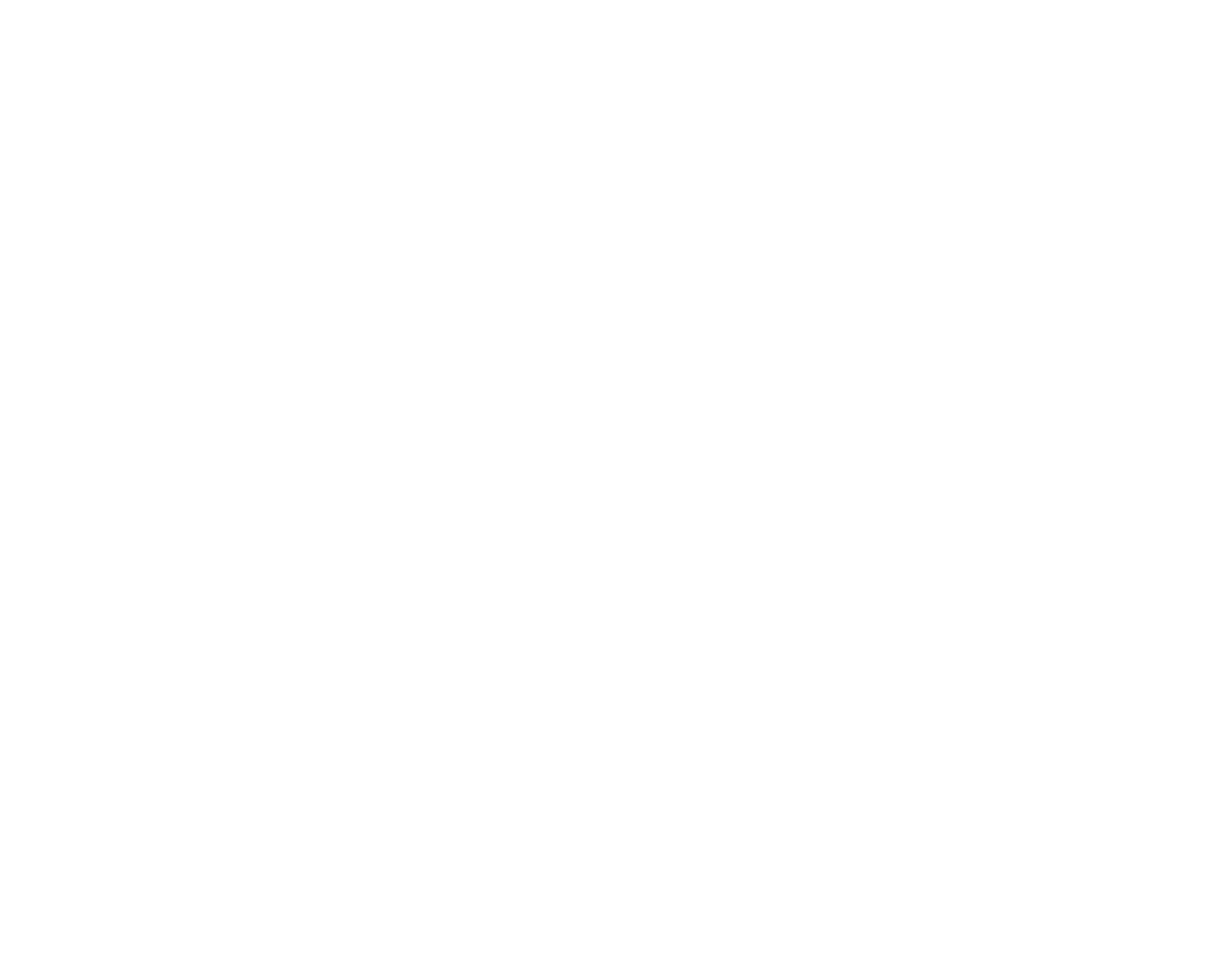# **Contents**

| Introduction                                   | 6  |
|------------------------------------------------|----|
| Context                                        | 7  |
| Social and Economic Conditions                 | 7  |
| Socialist ideals and workers movement          | 8  |
| The February Revolution in France              | 11 |
| At the time                                    | 18 |
|                                                | 18 |
|                                                | 20 |
| "Organisation of Credit"                       | 21 |
| "Revolution from Below"                        | 22 |
| Looking to the future                          | 23 |
| "That a new society be founded in the heart of |    |
| the old society" $\ldots \ldots \ldots \ldots$ | 23 |
| Anarchism confirmed                            | 25 |
|                                                | 27 |
| Communist League                               | 27 |
| Neue Rheinische Zeitung                        | 29 |
|                                                | 32 |
| Libertarian Lessons Learnt                     | 38 |
|                                                | 38 |
|                                                | 40 |
| Conclusions                                    | 42 |
| <b>Bibliography</b>                            | 46 |

3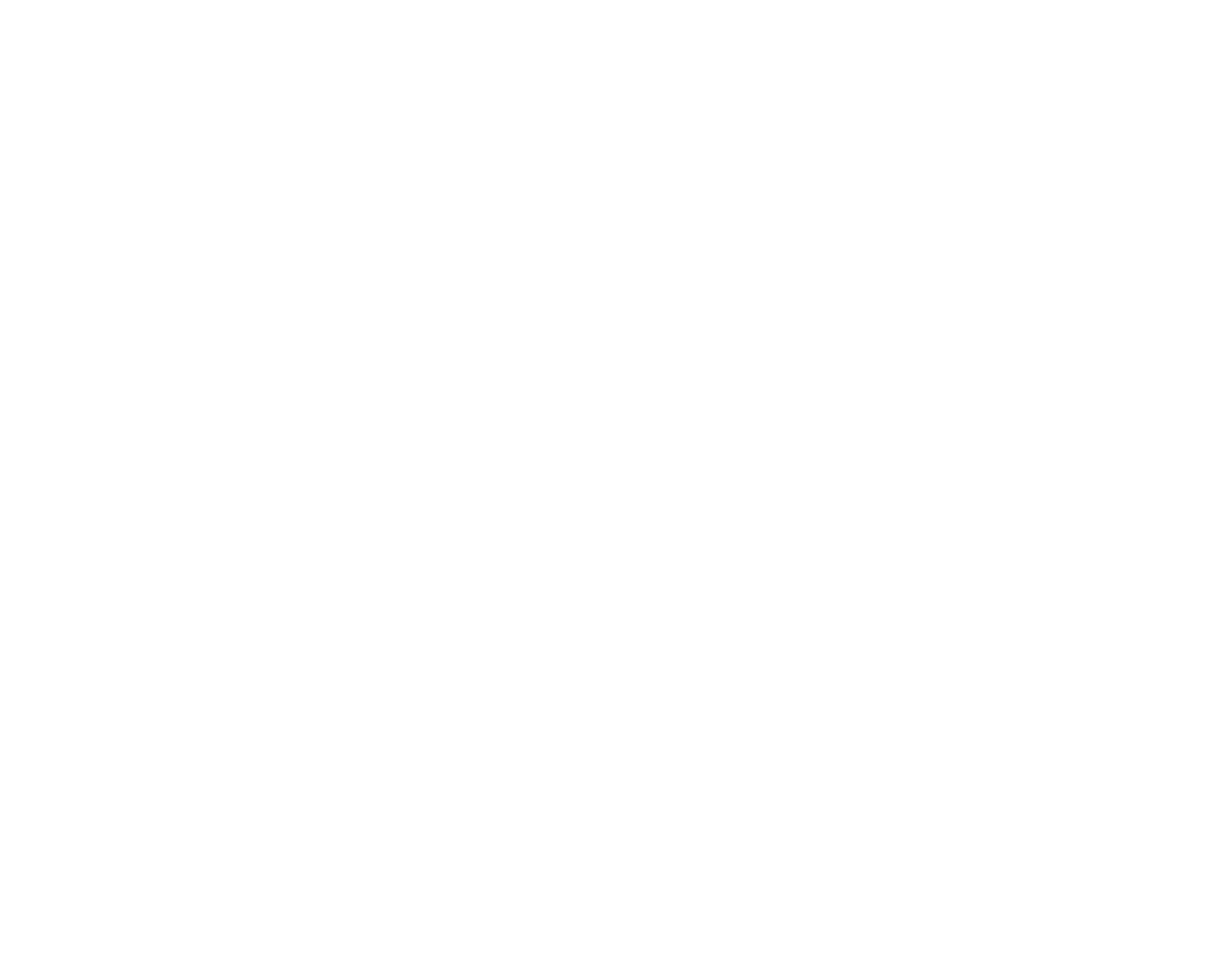George Woodcock, *Pierre-Joseph Proudhon: A Biography*, Black Rose Books, Montreal/New York, 1987.

This is a write-up of a talk I gave at the Sparrow's Nest Archive in Nottingham on 23 June 2018. The talk was advertised by the following text:

The Revolutions of 1848 remain the most widespread revolutionary wave in European history. While remembered as essentially liberal in nature, aiming at ending the old monarchical regimes they were also note-worthy for the advent of the industrial working class as a factor in social struggle. So as well as political change, the social question was raised while the events of 1848 shaped the ideas of Marx and Proudhon. So on their 170<sup>th</sup> anniversary, we look at the 1848 revolutions and their lessons for today.

This text is based on my notes and so does not quite cover what was said on the day – it is more like what I wanted to say. However, the basic points are the same and are of wider interest. Given how crucial 1848 was in the development of the thought of Marx and Proudhon – both active participants – and so Marxism and Anarchism, it is surprising how little there is on it from a libertarian perspective. Hopefully this will go some way to address this situation and give lessons to today's rebels.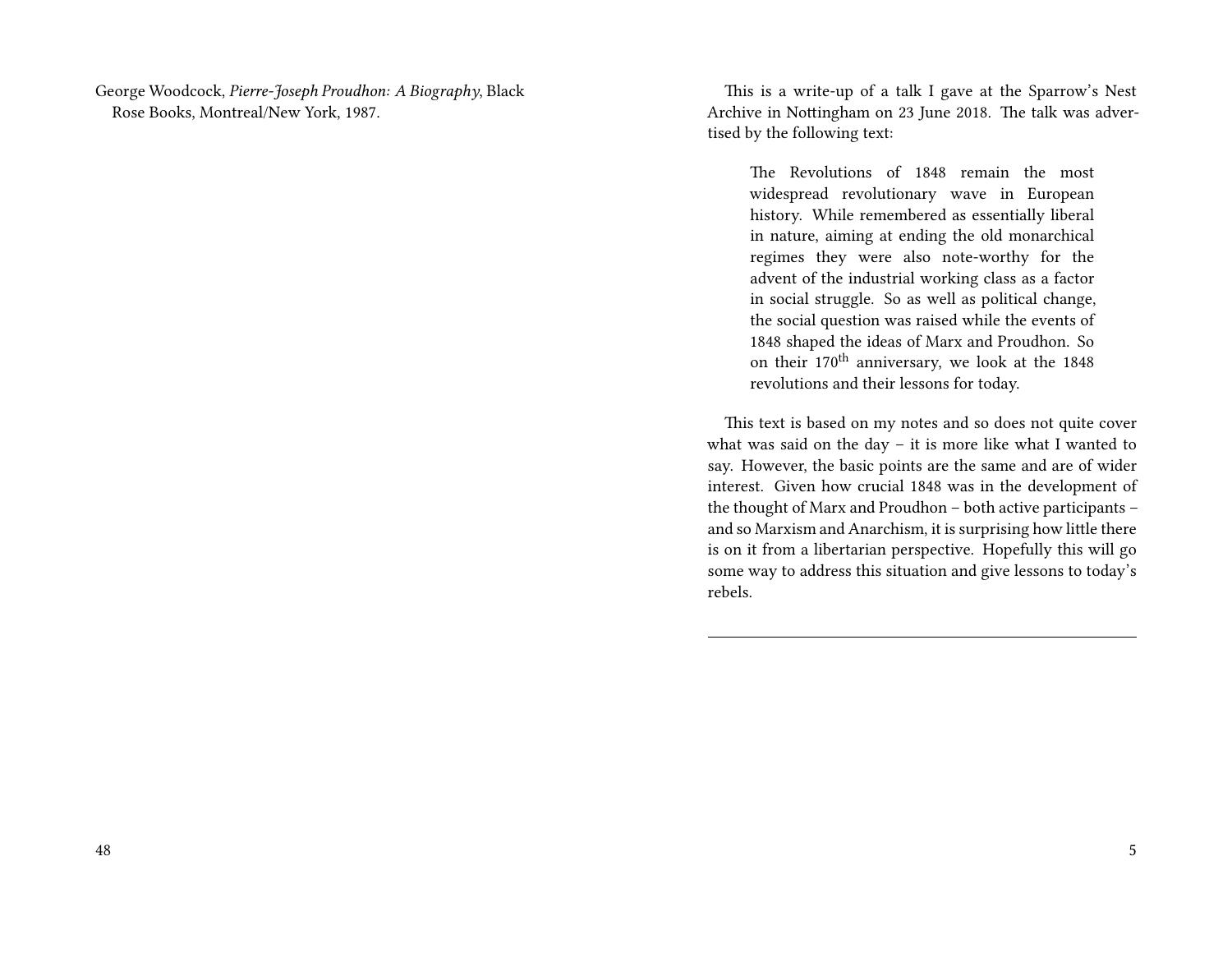# **Introduction**

### 1848 was a year of revolutions.

On 12 January 1848, Palermo rebelled against Ferdinand of Naples. This proved to be a prelude to a whole series of revolutions across Europe. France saw the overthrow of the monarchy in February, which in turn set off a wave of revolt. Indeed, it may be easier to say where in Europe was not affected by revolution, with echoes even in Britain.

All experienced a similar fate, namely defeat by counterrevolution. So, for example, Ferdinand became known as "King Bomba" for the bombardment of the rebel city of Messina for eight hours after its defenders had already surrendered, killing many civilians.

Needless to say, I cannot cover everything or everywhere, so I will concentrate on events in France as these are the most famous and most socialist. For it was here that the social question was explicitly raised, as Proudhon later noted the "question was no longer between monarchy and democracy, but between labour and capital."

- Roman Rosdolsky, *Engels and the 'Nonhistoric' Peoples: The National Question in the Revolution of 1848*, *Critique: Journal of Socialist Theory* (1991), No. 18/19
- Alvin W. Gouldner, *Against fragmentation: the origins of Marxism and the sociology of intellectuals*, Oxford University Press, New York/Oxford, 1985.
- Peter Henry Amann, *Revolution and mass democracy: the Paris Club Movement in 1848*, Princeton U.P., 1975.
- Mark Cowling and James Martin (eds.), *Marx's Eighteenth Brumaire: (post)modern interpretations*, Pluto, 2002.
- P.H. Noyes, *Organization and revolution: working class associations in the German revolutions of 1848–1849*, Princeton UP, 1966.
- Louis Blanc, *1848: historical revelations*, Fertig, 1971.
- William H. Sewell, Jr., *Work and revolution in France: the language of labor from the old regime to 1848*, Cambridge University Press, Cambridge, 1980.
- D.C. McKay, *The National Workshops: a study in the French Revolution of 1848*, Harvard U.P., 1965.
- George Woodcock (ed.), *A Hundred Years of Revolution: 1848 and After*, Porcupine Press, London, 1948.
- K. Steven Vincent, *Pierre-Joseph Proudhon and the rise of French republican socialism*, Oxford University Press, New York/Oxford, 1984.
- Bernard H. Moss, *The Origins of the French labor movement, 1830–1914: the socialism of skilled workers*, University of California Press, Berkeley/London, 1976.
- J. Hampden Jackson, Marx, *Proudhon and European Socialism*, English Universities Press, London, 1957.
- Robert L. Hoffman, *Revolutionary Justice: The Social and Political Theory of P.J. Proudhon*, University of Illinois Press, Urbana, 1972.
- Pierre-Joseph Proudhon, *The General Idea of the Revolution*, Pluto Press, London, 1989.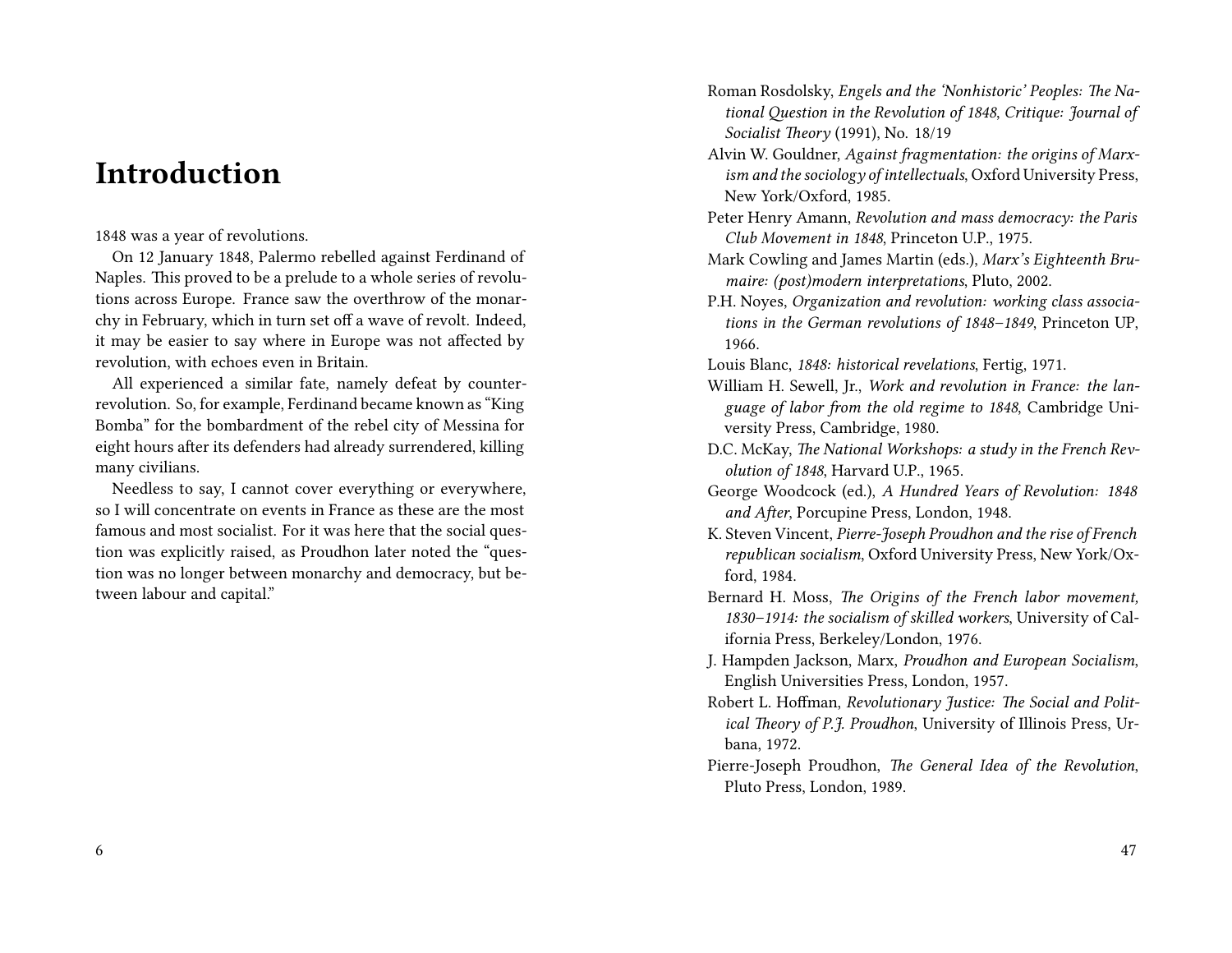# **Bibliography**

I consulted numerous books when preparing this talk. However, the following are the ones I drew on most. They are in no particular order and I am fully aware that some contradict others (particularly in terms of their accounts of Proudhon's ideas) and so judgement must be used. I must also note Marx and Engels quotes are from the *Marx-Engels Collected Works*, except for *The Eighteenth Brumaire of Louis Bonaparte* for which I used the new translation in Cowling and Martin's *Marx's Eighteenth Brumaire*.

- Pierre-Joseph Proudhon, *Property is Theft! A Pierre-Joseph Proudhon Anthology*, Iain McKay (ed.), AK Press, Edinburgh/ Oakland/Baltimore, 2011.
- Pierre-Joseph Proudhon, *Les Confessions d'un révolutionnaire: pour servir à l'histoire de la révolution de Février*, 3rd edition, Garnier frères, Paris, 1851.
- Peter Kropotkin, *Direct Struggle against Capital: A Peter Kropotkin Anthology*, Iain McKay (ed.), AK Press, Edinburgh/Oakland/Baltimore, 2014.
- Daniel Guérin, *Anarchism: From Theory to Practice*, Monthly Review Press, New York/London, 1970.
- Daniel Guérin (ed.) *No Gods, No Masters: An Anthology of Anarchism*, AK Press, Oakland/Edinburgh, 2005.
- Michael Bakunin, *The Basic Bakunin: Writings 1869–1871*, Robert M. Cutler (trans. and ed.), Promethus Books, Buffalo, N.Y., 1994.
- Murray Bookchin, *The Third Revolution: Popular Movements in the Revolutionary Era*, Volume 2, Cassel, London, 1998.

# **Context**

No revolution takes place in isolation, it is influenced by both objective circumstances and ideas. Both interact, both are important. After all, objective circumstances shape ideas and actions while ideas lead to specific decisions, impacting on objective circumstances – for good or bad.

So before discussing events in France, I have to sketch the social and ideological context.

### **Social and Economic Conditions**

France in 1848, like all continental Europe, was predominantly agricultural and the bulk of the working population were peasants. Industry was predominantly artisan in nature, with little in terms of industry and so an industrial proletariat. So, for example, in Paris small industry predominated with around 7,000 *patrons* with more than 10 workers while 32,000 people worked alone or with a single worker.

Links between towns and cities were rudimental, with some railways but no actual national network. Machinery was being introduced, causing unemployment amongst the artisans. 1846 saw a financial crisis and bad harvests, which developed into an economic depression the following year.

Alongside these economic changes, there were rising demands for political reform within the bourgeoisie. Since 1830, the big bourgeoisie ruled under a constitutional monarchy (the July Monarchy). Suffrage was limited to males who paid 200 francs or more in taxes, resulting in voters numbering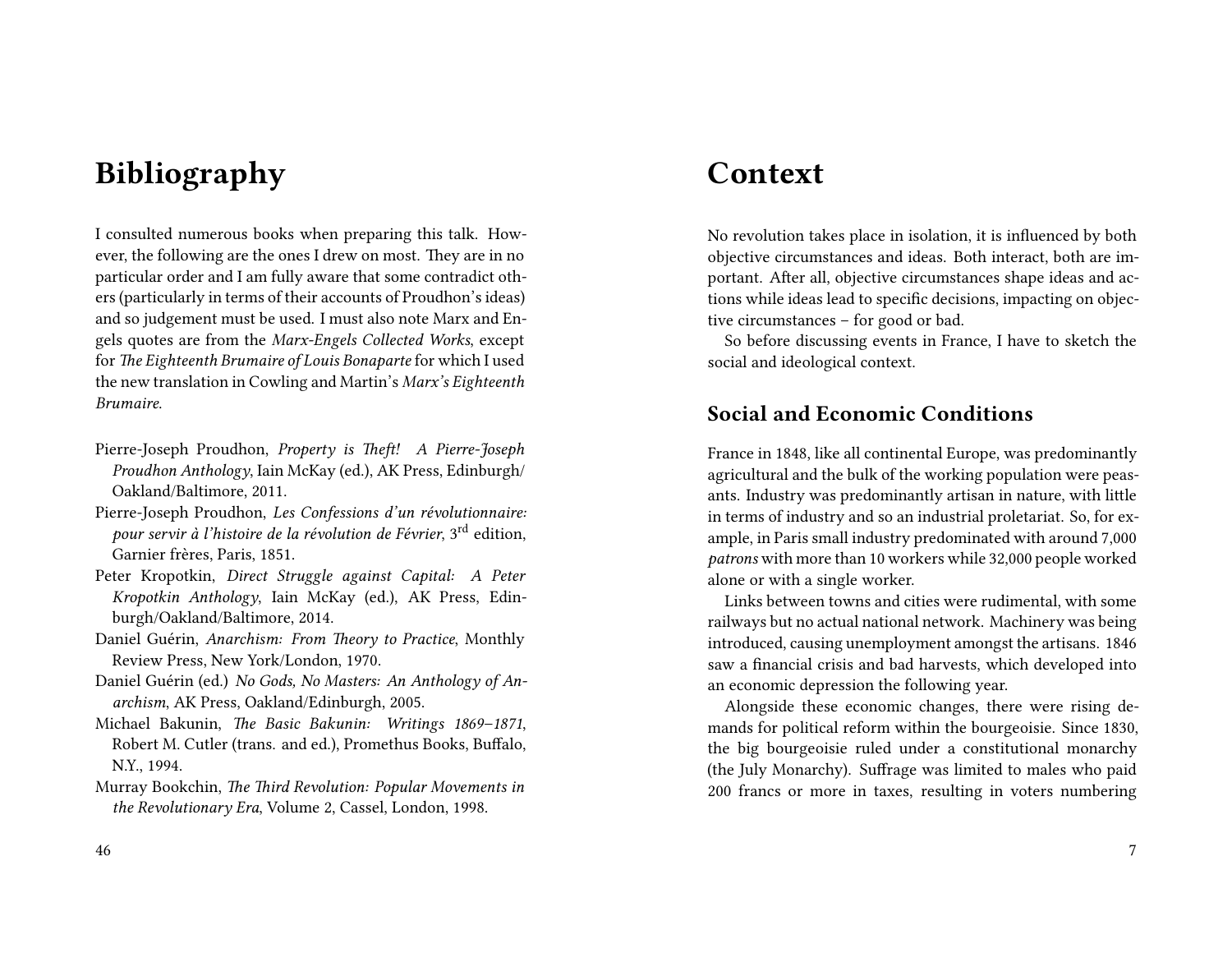250,000 out of a population of 9 million. Unsurprisingly, the regime was viewed as corrupt and was generally despised.

### **Socialist ideals and workers movement**

As in Britain, the rise of industry also saw the rise of socialist ideas and a labour movement. This saw the transformed working class increasingly called the "proletariat" by most socialists at the time, but it must be stressed that this was in a pre-Marxist way as industry was not widespread (even if its impact – particularly via competition with Britain – was).

As social conditions changed, so did ideas. *Associationism* started to grow within the working class alongside strikes and unions, both were illegal and so many "mutual aid" groupings were also "resistance societies." Yet workers did more than just survive or resist, they hoped for a better future. Faced with the rise of wage-labour, the idea of Associationism – co-operation – was raised by the workers themselves in 1830 as alternative (first by printers, then by other groups of workers). This was reflected in many works, including early feminist Flora Tristan's *The Workers' Union* (1843) as well as in practice, such as the "mutualist" societies of the militant artisans of Lyons.

As in Britain, what was latter termed *Utopian Socialism* arose during the 1820s and 1830s. This was focused around a few critics of current society (notably Fourier and Saint-Simon) who urged the creation of ideal communities to present an example the rest of society would follow. These thinkers were influential but fundamentally authoritarian in both tactics and aims. The followers of Fourier and Saint-Simon participated in the revolution, along with Cabet and his Icarians – named after his famous utopian novel *Voyage to Icaria* (1840).

Then there were the *Insurrectionists* (Blanqui and Barbès) who aimed at the seizure of power by *coup de main*, followed by the "dictatorship of proletariat" as rule of insurrectionists.

workplace organisations now. Indeed, Kropotkin urged for such an approach during the 1905 Russian Revolution. Proudhon put it in 1851:

> "The proletariat, gradually dejacobinised, demands its share, not only of direct suffrage in the affairs of society, but of direct action."

That, in a few words, is the lesson of 1848.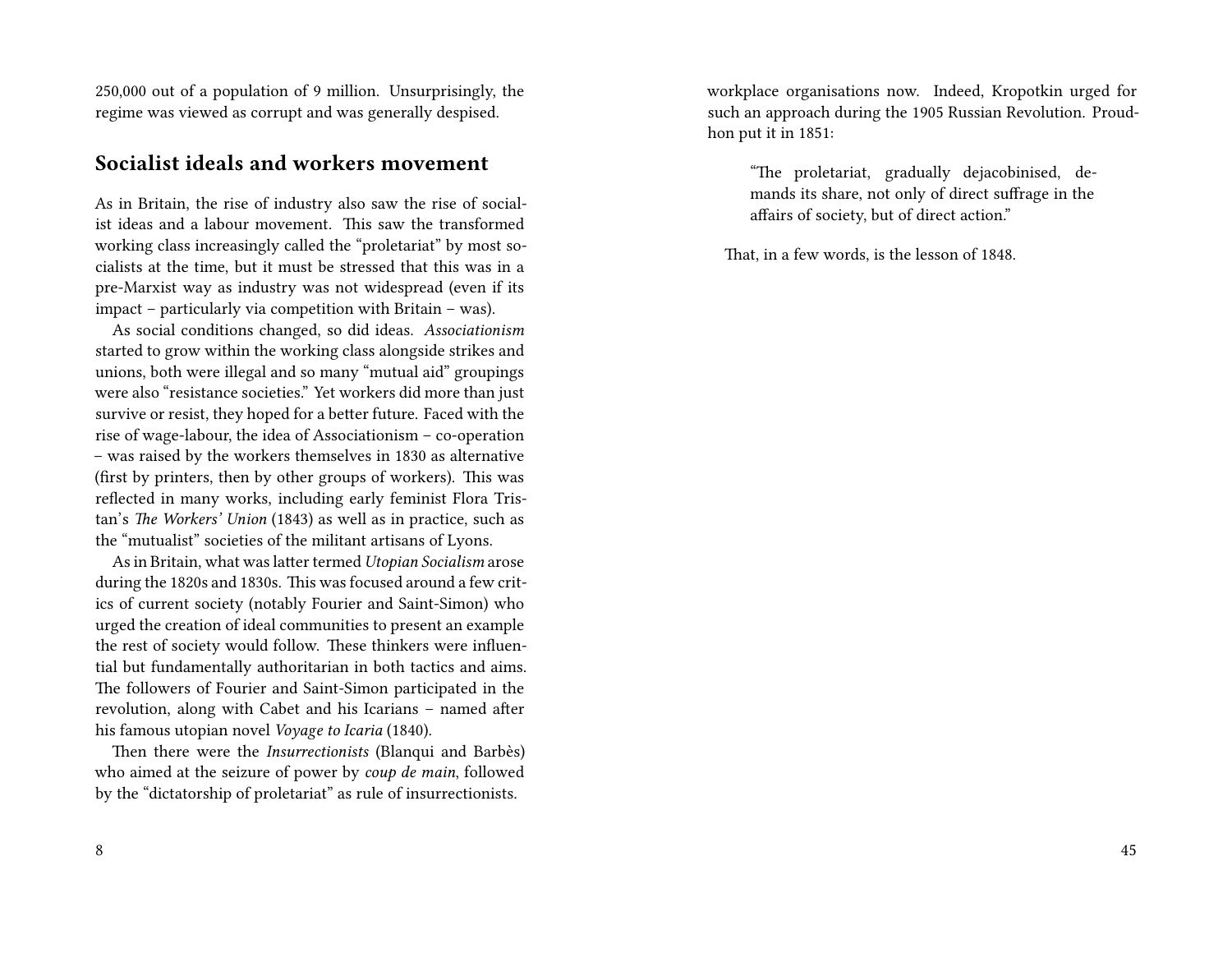top-down, that the initiative was from above, not below. Then there was the notion that political reform came first, then social reform. This not only did nothing to help the economic crisis, it did not undermine capitalist economic power and simply ensured that change was postponed until a majority across the nation elected the right government, in other words indefinitely.

Few then recognised that a working class revolution needed new visions, new politics, new structures based on our class organisations. Few do so now, with Leninism inheriting the Jacobin mantle and failing to understand the lessons of 1917, never mind those of 1848.

So what is the alternative? As Daniel Guérin summarised in his excellent book *Anarchism*:

"Proudhon, in the midst of the 1848 Revolution, wisely thought that it would have been asking too much of his artisans to go, immediately, all the way to 'anarchy.' In default of this maximum program, he sketched out a minimum libertarian program: progressive reduction in the power of the State, parallel development of the power of the people from below, through what he called clubs, and which the man of the twentieth century would call councils. It seems to be the more or less conscious purpose of many contemporary socialists to seek out such a program."

In other words, the lesson is the need to build organs of working class self-management, to *decentre* society, within the community and within the economy. To rip as many functions as possible from the state and capital and place them into the hands of the people and their social and economic federations. To not wait until after a revolution to build such working class organisations, but to create or get involved in community and

The most influential at the time were the *Jacobin-Socialists*, which combined French Republicanism with a programme of state-aid to workers associations. As expounded by Louis Blanc in his *Organisation of Labour* (1839), competition from these workers association – social workshops (*ateliers sociaux*) – would drive private industry out of business, eventually replacing competition with state planning. However, as a reformist he saw this as benefiting all classes and so all classes – as citizens of the republic – would be involved in the organisation of labour.

Finally, there was *Mutualist-Anarchism* as advocated by Pierre-Joseph Proudhon (he picked up the term *mutualist* while staying in Lyons in the early 1840s). Unlike the other socialist thinkers, he was working class (forced to leave school to become a printer by trade). Proudhon is essentially a critic of the current system, with alternatives sketched in passing in such works as *What is Property?* (Three memoirs – 1840, 1841 and 1842) and *System of Economic Contradictions* (1848). He opposed both capitalism and what he termed "Community," namely the visions of the utopian socialists. Instead, he advocated "universal association" – a form of market socialism based on workers control of production. Likewise, he opposed Blanc's ideas as well as what passed at the time for "communism" (rightly so, as Kropotkin later said). In spite of invoking the term "revolution" all the time, he was fundamentally a reformist and saw the organisation of credit as the means to the organisation of labour (i.e., a federated system of workers' producer, credit and consumer co-operatives)

So by 1848 there were both a workers' movement and socialist ideas: authoritarian and libertarian, revolutionary and reformist. This meant that any revolution would inevitably bring these aspirations into conflict with existing system. This was expressed during 1848 between the Republic and what radicals called the "Social and Democratic Republic" (*la République*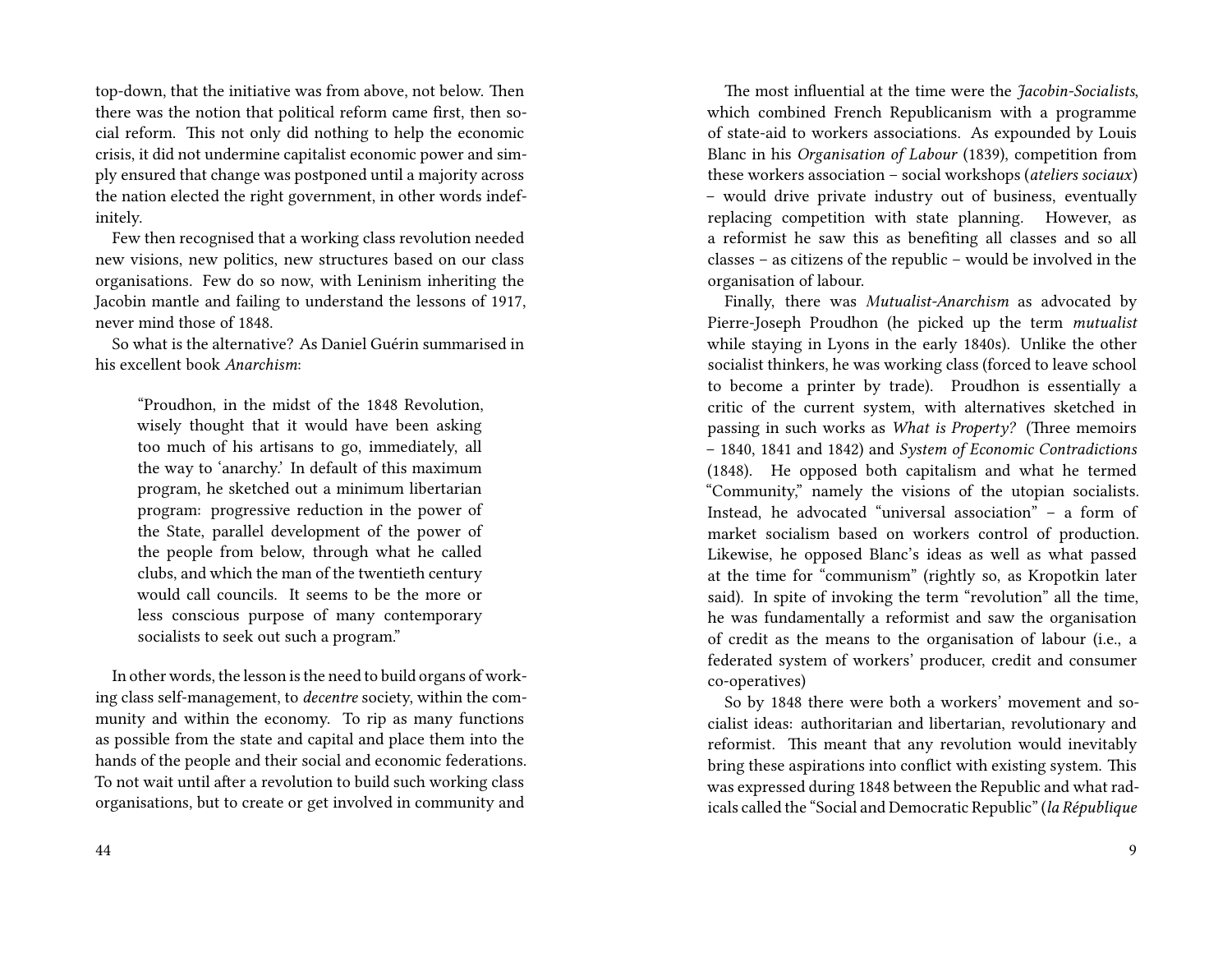*démocratique et sociale*), between a political (bourgeois) revolution and a social revolution.

Second are the *Corporations* (the name is the French equivalent of guild, so trade associations) which participated in marches under their own banners. They were also the electoral bodies for Luxembourg Commission and involved in strikes and trade regulations. So they combined various functions as trade based organisations, including creating productive associations (co-operatives). These had greater potential as they saw themselves as active participations in both trade disputes and in building a co-operative alternative to capitalism

So popular organisations existed, both community and economic, which were embryos of a socialist alternative, as Proudhon recognised. Sadly, both were fatally undermined by their own politics. Both were infused with the Jacobin tradition, even if modified by the likes of Louis Blanc to address the social question. Few recognised that, to quote Kropotkin from *Modern Science and Anarchy*, that "the Jacobin club was *the bulwark of the bourgeoisie coming to power against the egalitarian tendencies of the people* […] the *Jacobin State* […] had been designed from the viewpoint of the bourgeois, in direct opposition to [...] the people."

Thus the social revolution of 1848 drew its ideas, its imagery, its tactics from a bourgeois revolution, bourgeois politics, bourgeois vision, and a bourgeois structure. They aimed at the "one and indivisible republic" and so strengthening the *bourgeois* state and pushed the focus of activity to the centre, to politicians. They proclaimed the need for universal suffrage within this republic, so enchaining the militant minority to the many. This meant they could not defend – never mind extend – the gains of the revolution for the conservatives could point to the radicals own politics and proclaim they, not the radicals, embodied the voice of the people (which Rousseau had so casually equated to the voice of god). Likewise, the radicals viewed the (bourgeois) State as the means of achieving the "Organisation of Labour," so resulting in an expectation that change was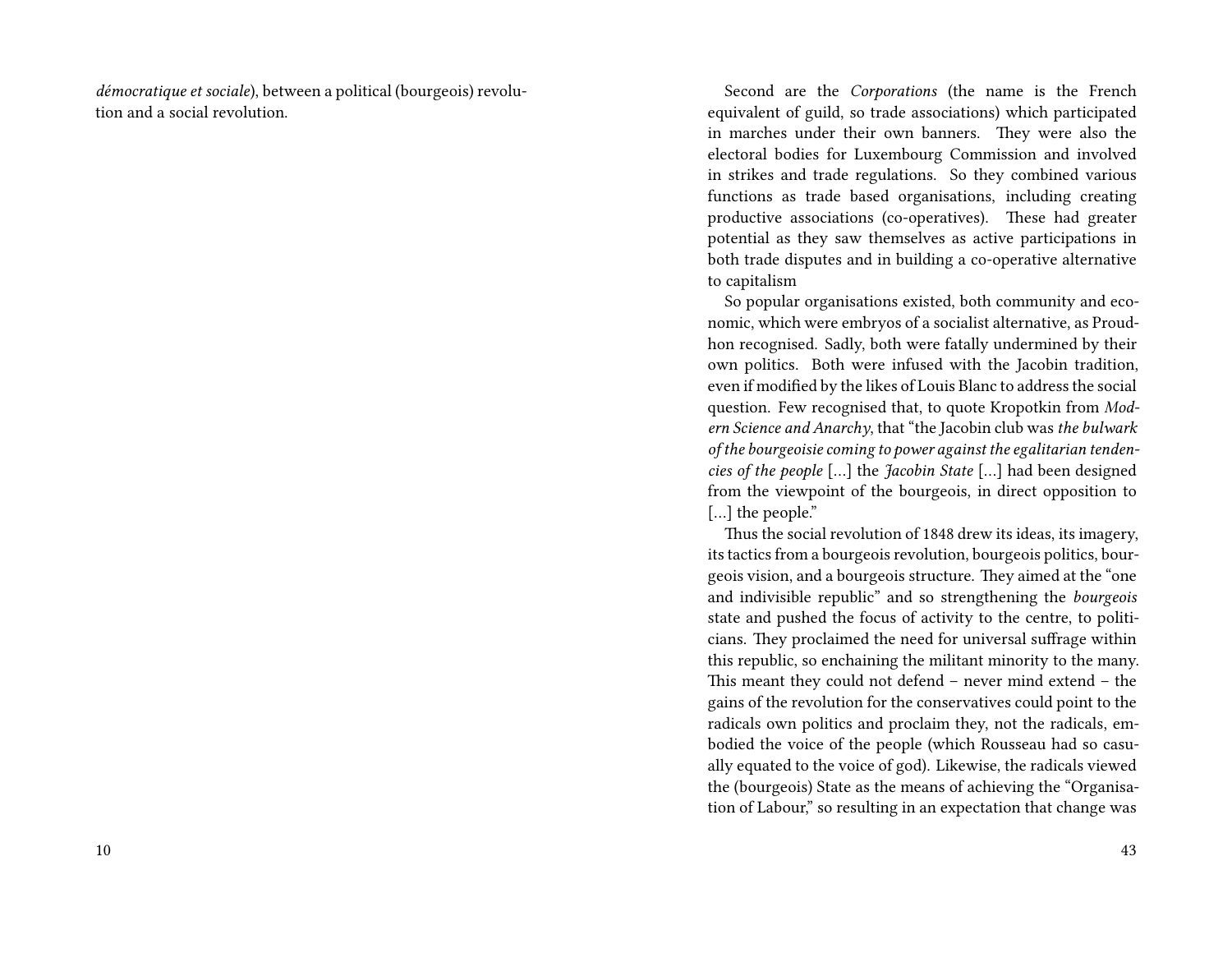# **Conclusions**

While any new revolutionary situation will be radically different than that facing radicals in 1848, there are some conclusions to be drawn from events 170 years ago. There is little point in looking at history if there is no attempt to learn lessons from it, if only to avoid repeating the mistakes of the past. For libertarians, the question boils down to what forms of popular organisation were developed in the revolt and their potential. As Kropotkin put it in his *The Great French Revolution*:

"To make a revolution it is not, however, enough that there should be such risings – more or less successful. It is necessary that after the risings there should be left something new in the institutions, would permit new forms of life to be elaborated and established."

So what forms of self-management appeared in 1848?

First of note are the *Clubs* which, although neighbourhood based, where organised by political interest. There was also a "club of clubs." These were, however, potentially a form of community self-organisation, with Proudhon suggesting as early as 28 April 1848 that these be a popular forum discussing the issues facing the revolution and practical measures on how to solve them along with the social question. Sadly, given their origins the clubs focused on political issues, usually election orientated, and so ignored wider social issues (for example, the pressing issue of high rents for working class people was not raised).

**The February Revolution in France**

Obviously I cannot cover everything which happened in France in 1848 and after, so by necessity I will concentrate on key events.

In the months preceding the February Revolution, moderate liberals organised "banquets" to call for an extension of the suffrage in order to get around the 1835 Act prohibiting public assemblies. On *21 February*, a political banquet in Paris was outlawed by the French government and the following day saw protests, marches and barricades. Troops were mobilised and fighting breaks out. On *23 February*, troops open fire on a march and kill 52 people.

Then, on *24 February*, Paris sees more barricades built and crowds converge on the royal palace from all directions. The King reviews the National Guard (a bourgeois militia), who mock him and call for his abdication. Recognising the obvious and seeing he cannot rely on the armed forces, the King abdicates. A crowd invades the Parliament chamber and a Provisional Government is created by acclamation. Popular pressure ensures that a republic is proclaimed and that two wellknown socialists (Louis Blanc and Albert) are included in the new government – although as "secretaries" and not ministers. So began the Second Republic.

The next day, *25 February*, saw a march demanding, amongst other things, the replacing of the tricolour with Red Flag as the emblem of France (Proudhon at the time states "the red flag is the sign of a revolution that will be the last, " it is "the federal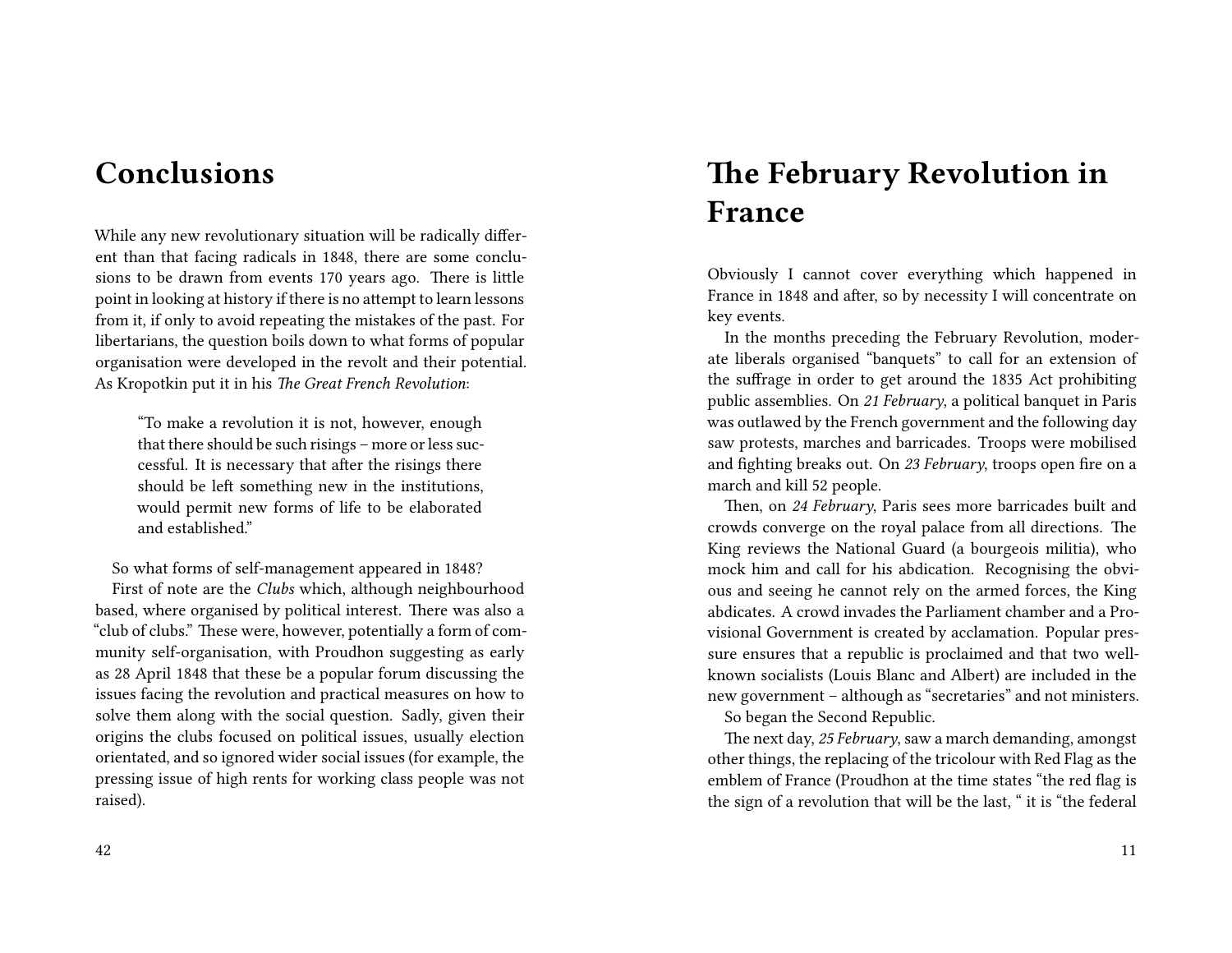standard of humanity"). Alphonse de Lamartine, Minister of Foreign Affairs but effectively chair of the government, successfully argues against this in front of the crowd.

A petition for the "organisation of labour" is presented later that day to the Provisional Government when, at half-twelve, a worker enters the council chamber, petition and gun in hand, and simply says the "organisation of labour… within the hour," before gesturing to the crowd outside. Louis Blanc quickly writes the "Right to work" degree:

"The provisional government of the French Republic undertakes to guarantee the existence of the workers by labour. It undertakes to guarantee work for every citizen. It recognises that workers must associate with each other in order to enjoy the benefit of their labour."

The worker replies that there is now "three months of misery at the disposal of the Republic." The "Right to work" becomes the focus for the struggle between political and social revolution.

The National Workshops (*Ateliers Nationaux*) are decreed the next day. These, however, are organised by bourgeois republicans in the Ministry of Public Works and cleverly named to give a superficial air of being embedded within Republican institutions (like the "National Guard", the "National Assembly", etc.). The name also linked them to Blanc's "social workshops" but, in reality, they were more like the traditional "charity workshops" (*ateliers de charité*) established by previous governments in times of economic distress. Soon 120,000 workers were in these state-run, military-like make-work schemes.

The *26 February* also sees laws restricting freedom of association repealed and as a result clubs start to form. These are political associations based on mass meetings, soon there are over 200 in the Paris area, with 100,000 members. Workers associations (called "corporations") become increasingly active,

"Isolated as they were from the masses, which alone would have given the inspiration for a revolutionary change in the ways and means of production, they soon were driven to simply organise relief works."

This was because the "social revolution is an economic revolution and not a political one; [Proudhon] proved *it must attack the system of property, not the system of elections*." As Bakunin stressed, the need was to forge ahead by force of example rather than seek to impose radical change from the centre: "Why should Paris, Lyon, St. Étienne be kept back in their progress towards Communism by the backward stay of the populations of Brittany and Western France altogether." This meant the "commune, supreme in its entire economical and political life. The commune becoming *all*, after having so long been *nothing*, nothing but a parcel of the State."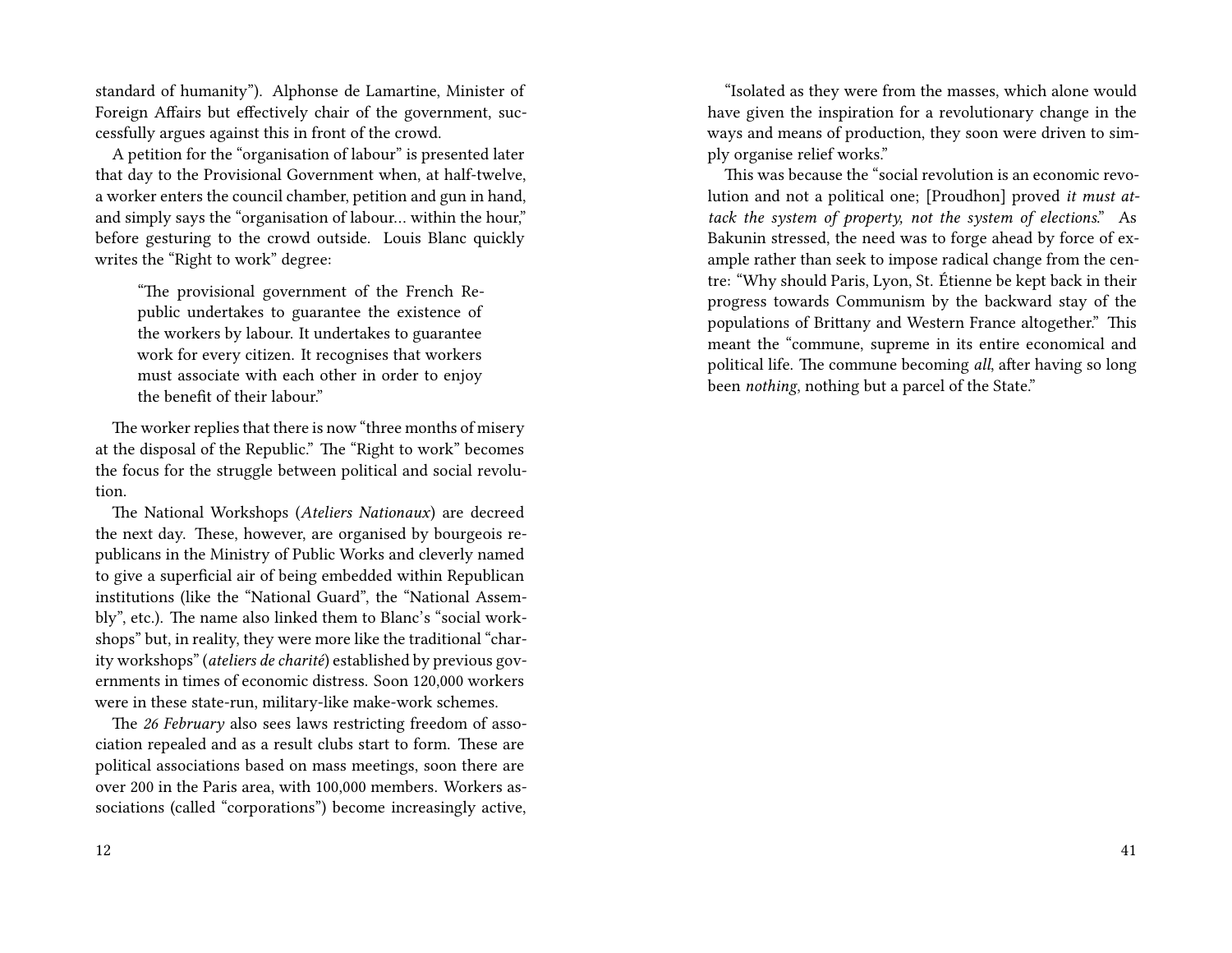communes, and provinces which have rebelled […] and in order to organise a revolutionary force capable of overcoming the reaction."

Bakunin also recognised that need for pre-organisation, for spontaneity was not enough. Thus the pressing need for both the organisation of revolutionaries and the organisation of working classes. As regards the latter, he advocated what would later be termed syndicalism by noting that "unions create that conscious power without which no victory is possible" while strikes "create, organise, and form a workers' army, an army which is bound to break down the power of the bourgeoisie and the State, and lay the ground for a new world."

### **Kropotkin**

Peter Kropotkin not write much on 1848, usually mentioning it in passing. An exception can be found in an article penned for *Freedom* in 1898, entitled "1848–1871" (included in *Direct Struggle against Capital*). Given the similarity in their politics – both being revolutionary anarchists – his analysis unsurprisingly echoes Bakunin. However, he shares much with Proudhon, such as lamenting the fixation with the past of so many radicals at the time:

"The worship of the Convention of 1793, and the Jacobin Club […] in reality they were obstacles to whatever really had been achieved in the economic field by the French peasants and workers ― the worship of what they described as the *dictature of the people* but what was really a dictature of the few against the people"

He echoed Proudhon's own account of his time in Parliament and urged radicals to remain within the people and build socialism directly:

conducting strikes and forming co-operatives. Significantly, the Provisional Government also decrees on the creation of the Mobile Guard to give itself some reliable armed forces.

On the *28 February* there is a mass demonstration for the creation of a "Ministry of Labour." This is initially refused by the Provisional Government, but after Blanc and Albert threaten to resign the Luxembourg Commission is announced as compromise. This would be an advisory body – a "Government Commission for Labour" – and located where the "Chamber of Peers" sat in previous regime, the Luxembourg Palace. As with the naming of the National Workshops, this gave a false impression, namely that the new commission would play a similar role in the new Republic as the previous second chamber did under the July Monarchy.

The Luxembourg Commission begins its deliberations on *1 March*, with 200 deputies elected from various corporations (this later rises to 700). However, bosses (*Patrons*) are also elected – 231 representing 77 trades. This, though, is unsurprising, as Blanc was an advocate of class cooperation. As well as discussing the "social question" and the organisation of labour, it is also involved in resolving strikes, creating trade regulations, etc. It is worth noting that this is the only elected body of the republic at the time.

On *16 March*, the Provisional Government issues a decree raising direct taxes on property to 45%, aiming to secure the republic's finances. This, called the "45 centimes," alienates peasants and other small property owners from the republic.

The following day, *17 March*, there is a mass march of 200,000 in Paris demanding that the planned elections are postponed from the 9<sup>th</sup> of April to  $31<sup>st</sup>$  of May in order to give more time for electioneering in rural areas, that the elections in the National Guard was likewise postponed and that all troops are removed from Paris. Blanc supports the postponement, arguing the need "to act upon the French nation, that nation […] prompt to obey the impulses coming from authority […] placed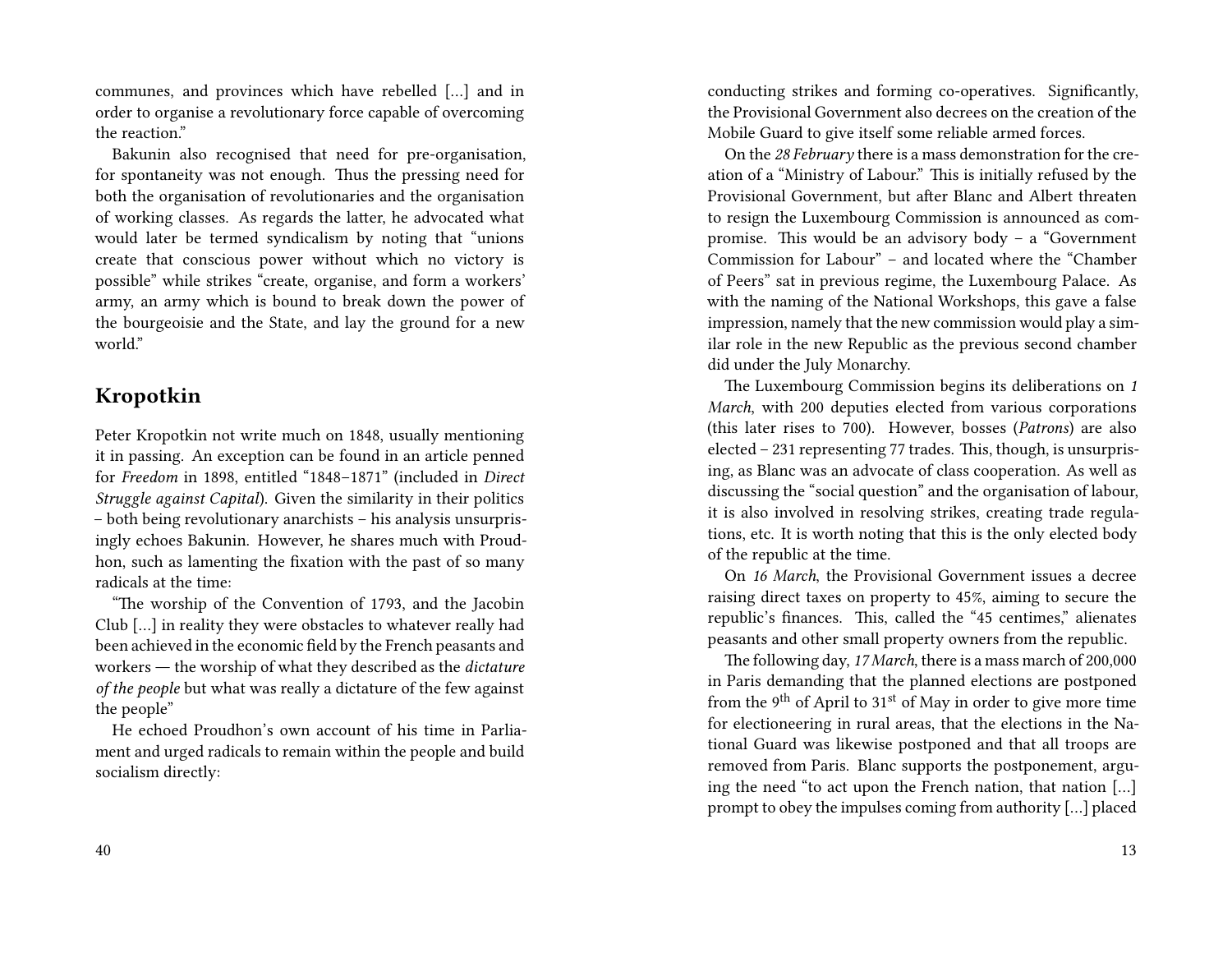a luminous beacon on the summit of society which would have lit it up […] should have been summoned to the ballot-box, they would completed their education." However, he convinces the marchers to let the Provisional Government decide in its own time – so prompting a protester to say to his face that "So you're a traitor, you too."

The National Guard elections are postponed to 5<sup>th</sup> April and the general election to the  $23<sup>rd</sup>$ , although the lasting impact of the huge demonstration was to scare the bourgeoisie.

Another march of 20,000 takes place on *16 April* to give the government a petition asking for social reforms and to hand over a "patriotic donation." While peaceful, rumours had circulated beforehand that an insurrection is planned. The allows the government, in the form of Ledru-Rollin (formerly a radical, now a politician) to proclaim a state of siege. The marchers face some 50,000 armed National Guards, who take the opportunity to intimidate them and so the wider population, while the petition is received by the deputy mayor of Paris rather than the Provisional Government. The march is used as excuse to bring troops to Paris.

Elections based on universal male suffrage take place on *23 April*, with the peasantry making up 84% of the new electorate. The election results in a majority Conservative Assembly, with less than 10% of deputies radicals. A new conservative Government is formed on *4 May*: it and its supporters are called "the Party of Order." With the elections over, club membership starts to fall as these were primarily political forums.

On *15 May* another march of around 10–20,000 people demand that Russia and Prussia recognise Polish independence – and for France to declare war on them if they do not – as well as a Ministry of Labour and Progress, a policy of Louis Blanc which had been rejected Assembly five days previously. When a delegation of twenty-five are allowed to enter chamber, the mass rush in when doors were opened. Then comes a

Captured after the defeat of the revolution, he was condemned to death by the government of Saxony. This was commuted to life imprisonment to allow extradition to Austria (June 1850) and then to Russia (May 1851). There he was entombed in the Peter and Paul Fortress for three years, then the castle of Shlisselburg for another four. His conditions were horrific, being in solitary confinement and chained to a wall for part of it. He also suffered from scurvy and his teeth fell out. He was finally exiled to Siberia, before escaping Tzarist Russia in 1861.

It was in exile during the 1860s that he became a Revolutionary Anarchist, joining the First International in the latter part of that decade. During this period he summarised what he considered necessary for a successful revolution. From his experiences of street-fighting in the Revolutions of 1848, he saw the need for "a federation of standing barricades and a Revolutionary Communal Council will operate on the basis of one or two delegates from each barricade […] invested with binding mandates and accountable and revocable at all times." Also, mere political change was not enough and so there had to be the expropriation of capital, and so "workers' associations would then take possession of all the tools of production as well as all buildings and capital." Seeing how fear of a radical Paris was used to rouse rural fears against the revolution, he rejected the predominant position of Paris which marked so much of French revolutionary politics. Instead, he argued the need for a "declaration by the capital city, rebellious and organised as a commune, to the effect that […] it therefore renounces the right, or rather any claim, to govern the provinces." This would be a first step towards the federation needed to defend the revolt:

"all the provinces, communes, and associations to […] delegate their deputies, likewise invested with imperative, responsible, and revocable mandates, to a set meeting place, for the purpose of constituting the federation of associations,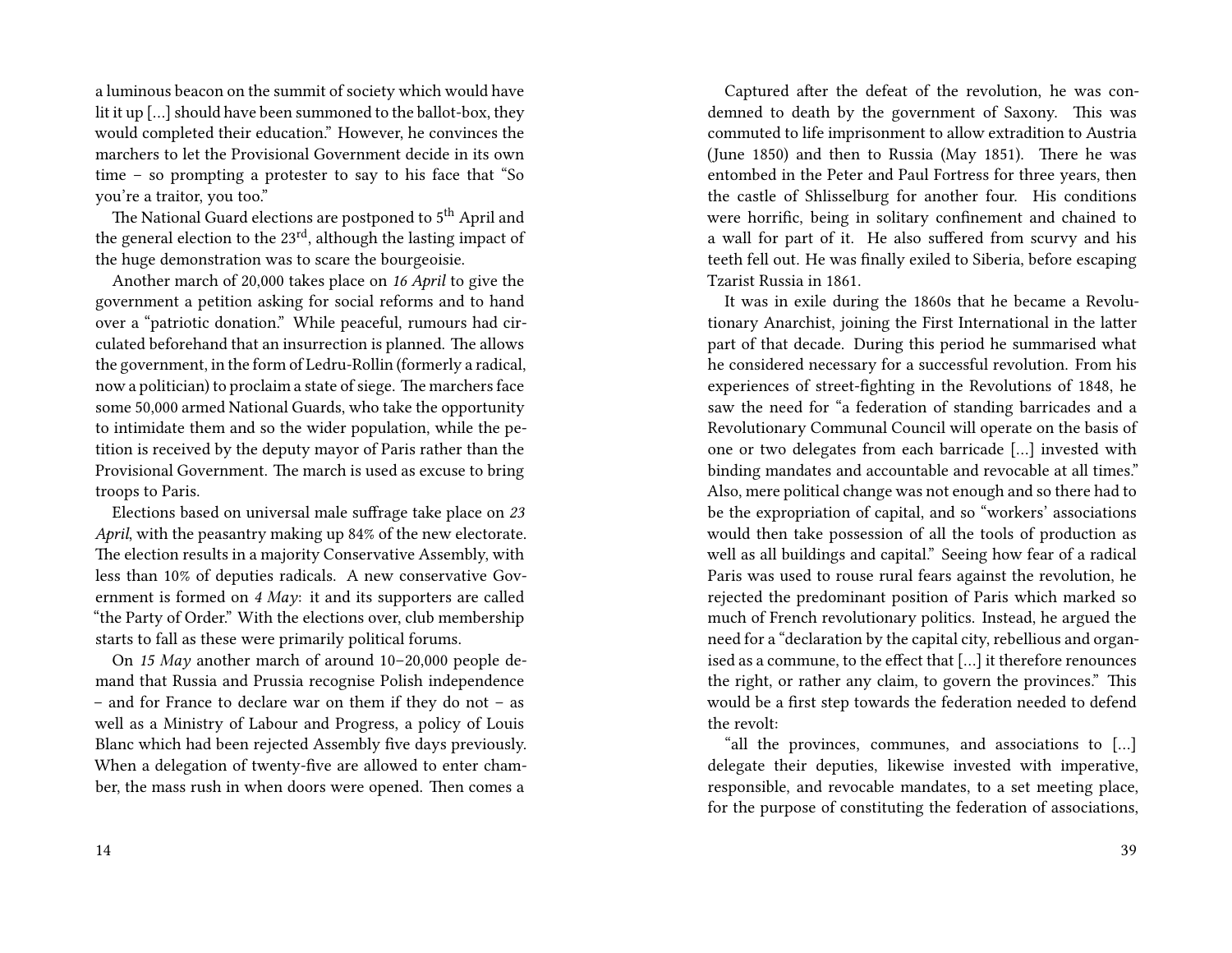# **Libertarian Lessons Learnt**

This talk was subtitled "an Anarchist Perspective" and it would be remiss of me not to discuss what lessons were learnt by libertarians from it. As I cannot cover all anarchists, I will focus on Bakunin and Kropotkin.

First, it must be restated that Proudhon was a reformist, while modern anarchism is revolutionary. However, the latter was built upon the foundations laid by Proudhon's analysis of capitalism and the State, as well as his experiences and conclusions from 1848. These can be grouped into two main ones, that economic transformation is the key to a successful revolution and Jacobin memories are unreliable and no guide to social transformation.

Second, as Marx's under developed comments on Bonapartism suggest, anarchist opposition to the state is sensible for it represents a power in and of itself, regardless of its current role as defender of the bourgeois. Creating a new, even more, centralised structure would not be wise – a new form of social organisation is needed when capitalism ends.

## **Bakunin**

Michael Bakunin actually took part in the 1848 revolution and was on numerous barricades in numerous states. However, he did so as a democratic-federalist Pan-Slavist rather as an anarchist. Yet he was aware of Proudhon's work and recognised need for popular (social) demands for any Slav revolt to succeed: "With the landlords' programme you will not rouse a single peasant."

call for seizing the Paris Town Hall, although this abortive and confused insurrection is quickly stopped by arrests.

The Assembly passes various repressive laws as a result of the invasion of the chamber, including against the clubs (which are no longer allowed to use public buildings) and the Luxembourg Commission is disbanded. The latter, however, continues in reduced form, independently of the State.

On *26 May*, Emile Thomas, the director of the National Workshops, is arrested and "reassigned" to another city due to his opposition to government plans for them. Then, on *23 June*, the government announces their closure and the flowing day sees over a thousand barricades start to be raised across Paris. The revolt itself is spontaneous, with little or no co-ordination between barricades. Troops are called out and fighting begins. General Cavaignac declared dictator of the state of siege and uses 40,000 troops – Army, Mobile Guard, National Guard – against the insurgents, resulting in 4–5,000 dead during the fighting and around 3,000 shot after surrender. Over 11,000 are arrested, with 4,000 deported to Algeria.

The revolt and its barbaric suppression become known as "the June Days."

The state of siege under Cavaignac lasts until *29 October*. A new Constitution is passed on *4 November*, which saw the creation of a single permanent Assembly of 750 members which would elect members of a Council of State to serve for six years. The executive power is delegated to the President, who is to be elected for a single four year term by direct universal male suffrage. The President would choose ministers, with both being responsible to the Assembly.

On *10 December*, Louis Napoleon Bonaparte (nephew of Emperor Napoleon) was elected overwhelmingly – winning 5,572,834 votes (74.2%), compared with 1,469,156 for Cavaignac (the socialist Ledru-Rollin received 376,834, the extreme left candidate Raspail 37,106, and Lamartine received only 17,000 votes).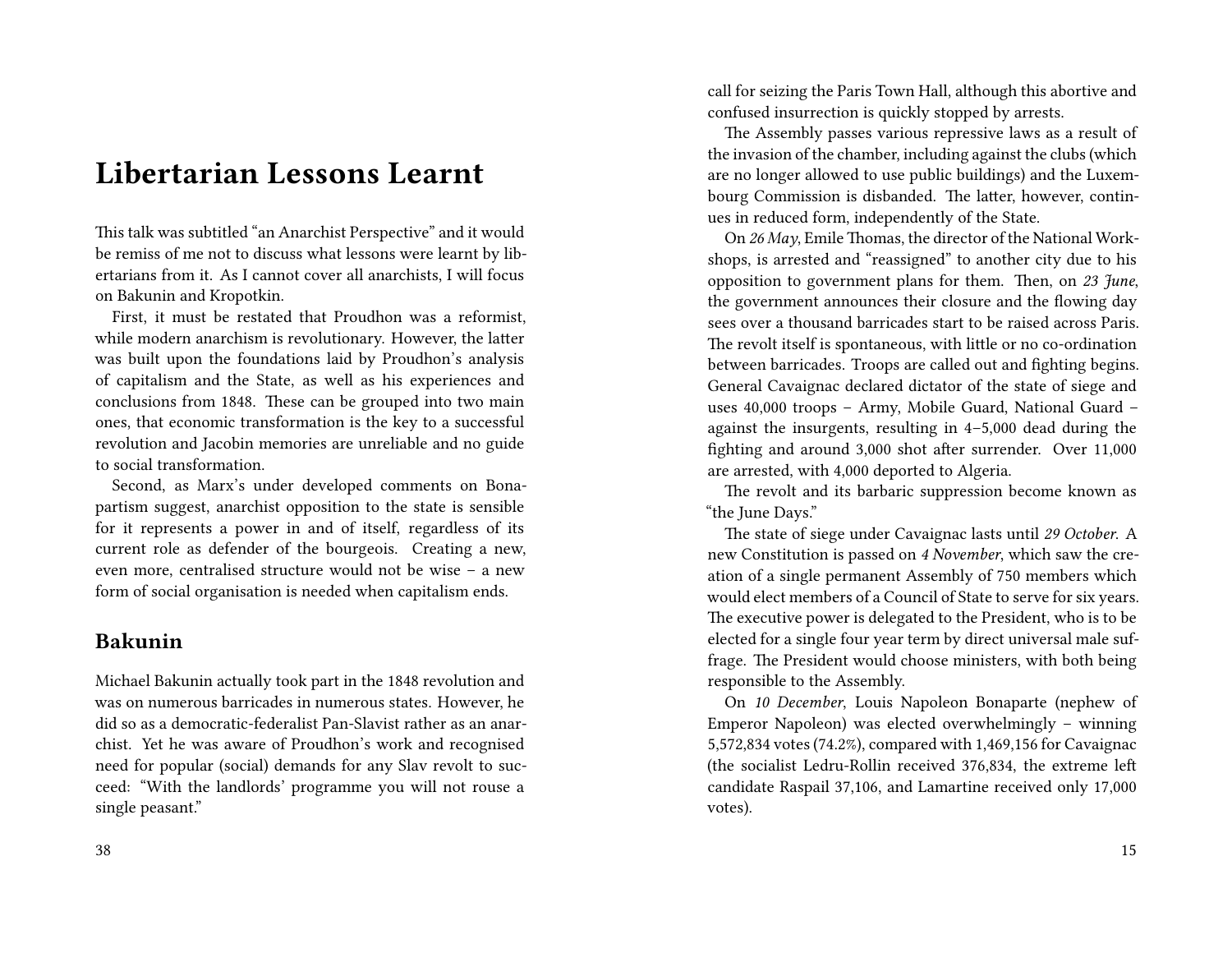The forces of reaction increased during 1849. For example, *15 March* sees a law passed against workers' combinations while on *21 March* another is passed against the clubs. A demonstration of the Montagne (the extreme left of the assembly, named after the radical Jacobins of the first French Revolution) opposing French intervention against the Rome revolution takes place on *13 June* and is treated as an insurrection, leading to many arrests. The democratic socialist press is muzzled. *27 November* sees a law against strikes enacted.

The unexpected success of the democratic socialists in elections is soon followed by the National Assembly voting on *31 May 1850* to restrict the vote, disenfranchising 3.5 million working class voters – the leader of the Party of Order, Adolphe Thiers, calls these "the vile multitude."

Towards the end of 1851, Bonaparte – with his term nearing an end – desires a second term as well as more expenses. Lacking enough support in the National Assembly to amend the constitution, he organises a coup on *2 December 1851* (the same day as the coronation of his uncle as Emperor in 1804). Using as an excuse defence of the universal male suffrage that Assembly had restricted, over 70 leading politicians were arrested. The coup mostly meets with indifference, if not support, but some barricades were raised in the streets and crowds clashed with troops and police in Paris and in the provinces (there is widespread peasant revolts in south-eastern France), resulting in several hundred demonstrators killed and 27,000 arrested.

Bonaparte outlines a new constitution based on the restoration of manhood suffrage but with increased Presidential powers – as well as sharply reduced assembly powers – and an increased presidential term of 10 years. While ratified by a plebiscite on *20–1 December*, this was not enough for his ambitions and after another plebiscite on *20–1 November 1852* (which saw 97% in favour, with a quarter of a million against

So "by way of exception" accounted for over 250 years, bar a two year period! This is hardly an evidence based theory of the state. Equally, it would be churlish to note that Bonapartism *crushed* the workers organisations and so the notion of a "balance" makes as little sense as Trotsky's description of Stalinism as a form of "Bonapartism," as reflecting some kind of balance between workers and peasants when both had long been under the cosh of the Bolshevik state machine.

Still, in spite of all this, Marx could proclaim in 1852 that "universal suffrage is the equivalent for political power for the working class of England."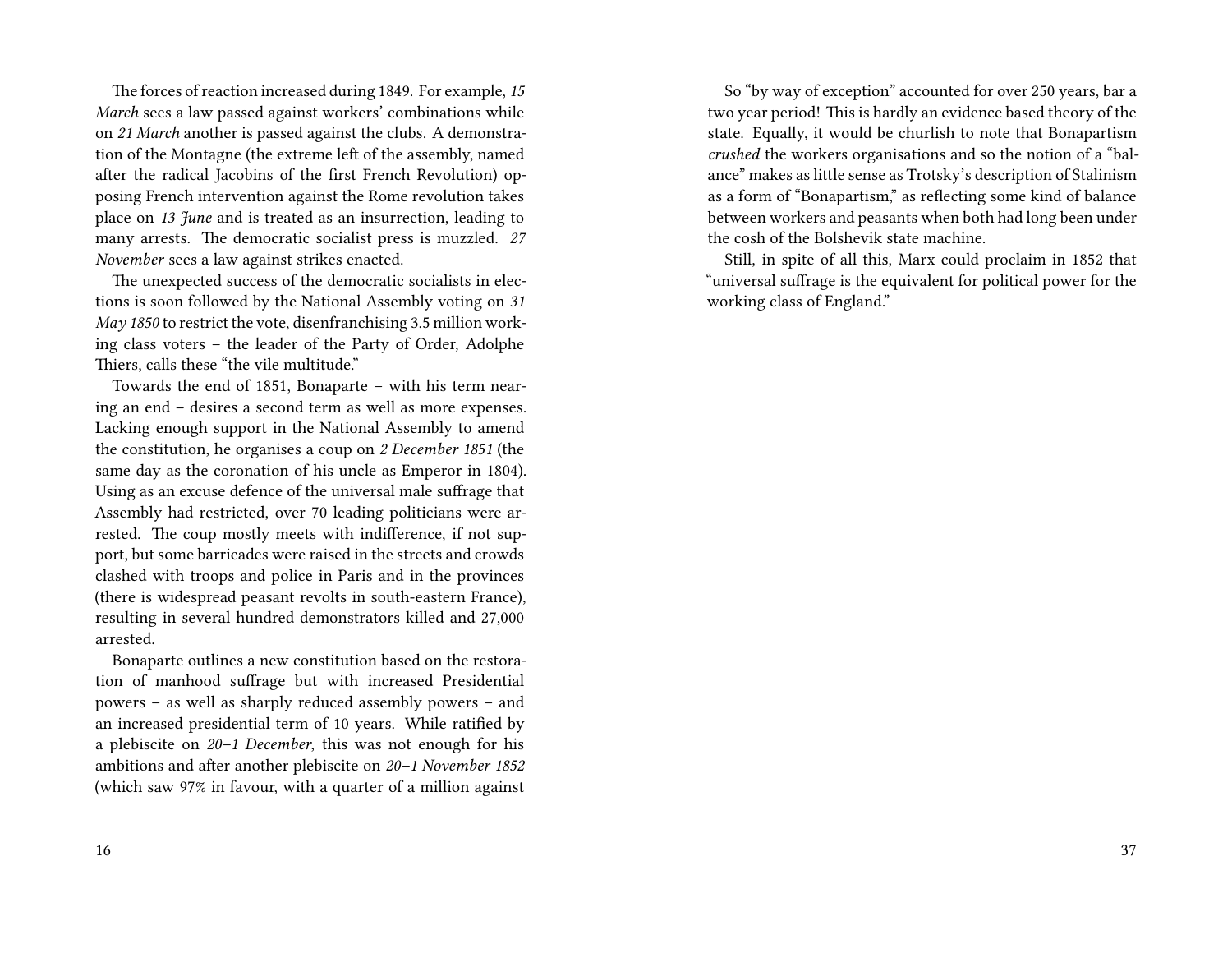they suggest that the state is can be an independent power and so not just an instrument of class rule:

"But under the absolute monarchy, during the first Revolution, and under Napoleon the bureaucracy was only the means of preparing the class rule of the bourgeoisie. Under the Restoration, under Louis Philippe, under the parliamentary republic, it was the instrument of the ruling class, however much it strove for power of its own."

Hence Marx's conclusion that "all revolutions perfected this machine instead of smashing it." Sadly, he does not ponder what would happen when empowering a so-called proletarian state even more centralised and indivisible than previous regimes – compare France's half-a-million bureaucrats in 1848 to Lenin's five million!

Interestingly, Engels in 1884 reiterated that the state *"*is, as a rule, the state of the most powerful, economically dominant class which, through the medium of the state, becomes the politically dominant class […] By way of exception, however, periods occur in which the warring classes balance each other, so nearly that the state power, as ostensible mediator, acquires, for the moment, a certain degree of independence of both." He listed the "absolute monarchy of the seventeenth and eighteenth centuries," which held the balance between the nobility and the bourgeoisie, and "the Bonapartism of the First, and still more of the Second French Empire," which held the balance between bourgeoisie and proletariat. In fact:

"In France, where the bourgeoisie as such, as a class in its entirety, held power for only two years, 1849 and 1850, under the republic, it was able to continue its social existence only by abdicating its political power to Louis Bonaparte and the army."

and two million abstentions) Louis-Napoléon declares himself Napoleon III, Emperor of the French, on *2 December 1852*. So ended the Second Republic, replaced by the Second Empire in just over 4 years.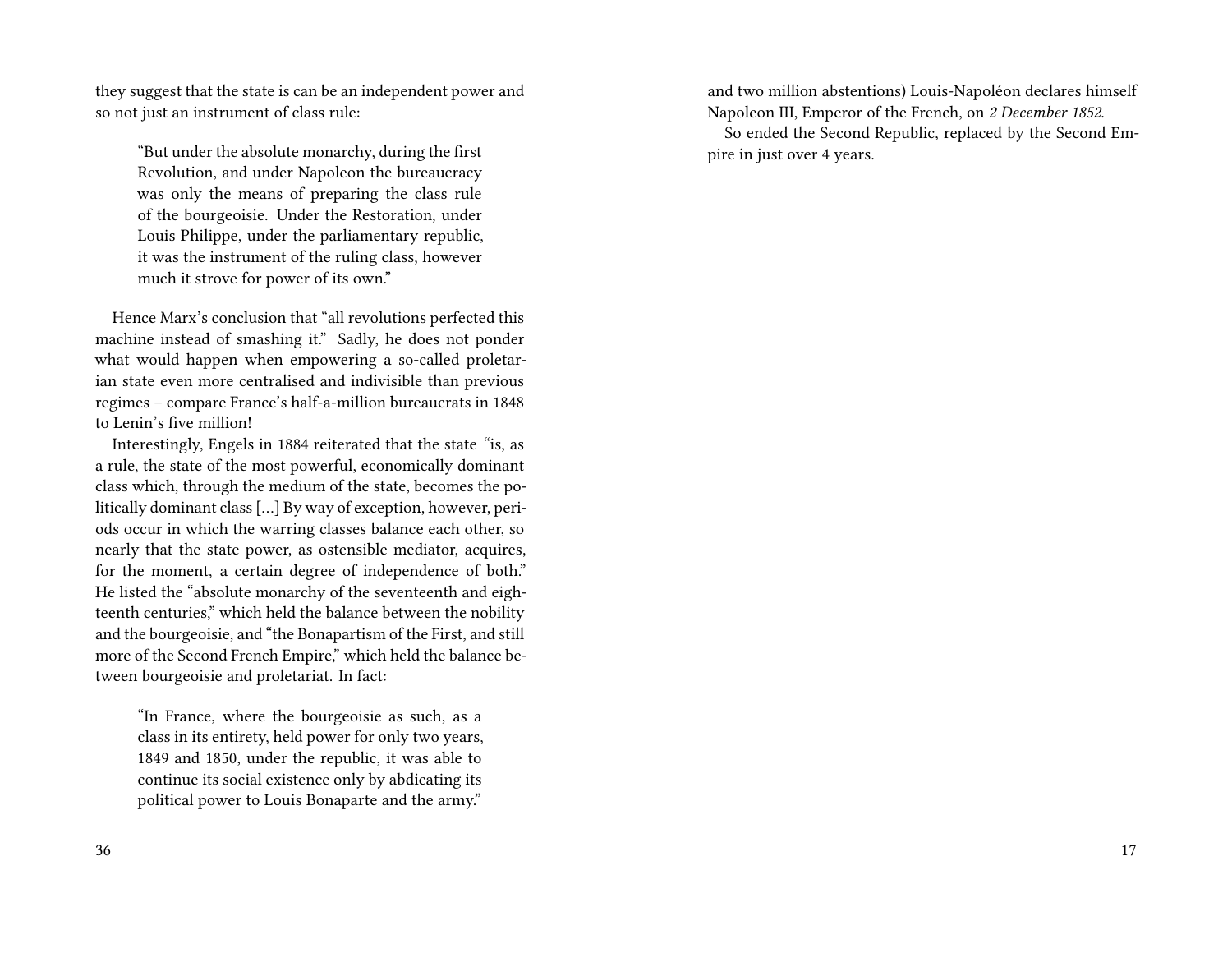# **At the time…**

Given the sorry tale recounted above, it is unsurprising that there was not much popular support for the Second Republic by the end. The hopes of February were soon crushed – by the Second Republic it created.

The Revolutions of 1848 were notable for the numbers of socialist thinkers active within it, some as significant participants. Here, I will concentrate on two whose movements still exist – Pierre-Joseph Proudhon and Karl Marx.

I will cover their role in the revolutions of 1848, what they argued at the time and draw out lessons.

### **Proudhon**

Pierre-Joseph Proudhon played a leading role in French events as a journalist and then as an elected politician. He did not take part in the banquets movement but in February he helped build barricades in Paris and used the skills of his trade to print one of the first posters of the revolution.

Wary of the revolt, he thought that they "have made a revolution without an idea." This he sought to provide, by means of his journalism after being urged to start a paper by printers who had just left the barricades. He produced four papers during the Revolution, all having "People" in the title and all suppressed. As well as these papers – which were daily at times, with 40–50,000 issues sold – Proudhon also wrote numerous pamphlets and articles. The theme was consistent, namely the pressing need for economic transformation:

organised power of one class for oppressing another" and that the "executive of the modern state is nothing but a committee for managing the common affairs of the whole bourgeoisie."

Yet in 1852 the *Eighteenth Brumaire of Louis-Napoleon* argues that "parliament… made the law of the ruling class its general will" and so Bonaparte's coup saw the "passing of the parliamentary regime and of bourgeois rule." Indeed, "the industrial bourgeoisie applauds with servile bravos the coup d'état of December 2, the annihilation of parliament, the downfall of its own rule, the dictatorship of Bonaparte." It is "the final and complete collapse of the rule of the bourgeoisie […] overthrow of the bourgeoisie," for the "French bourgeoisie […] had brought the *lumpenproletariat* to domination." In short, "the executive authority has made itself an independent power."

The confidence of previous years is undermined by the rise of an "independent power." Yet Marx does not leave it at that, for "Bonaparte represents a class, and the most numerous class of French society at that, the *small-holding peasants*." Acknowledging the peasant revolts which Bonaparte crushed, Marx adds that he "represents not the revolutionary, but the conservative peasant"!

With sufficient time, I am sure that a more coherent narrative could be built from these somewhat contradictory comments – and, indeed, Marxists have, with varying degrees of success – that the regime saw the end of bourgeois rule, represented (part of) the peasantry, ensured the domination of lumpenproletariat… and is independent.

Yet the bourgeoisie did manage well enough under Bonaparte, with both Proudhon and Bakunin noting the regime's bourgeois support. Would it not be easier to argue that, as in Germany, the bourgeoisie sided with monarchical forces against the working class? That the bourgeoisie simply failed to play the role Marx assumed it would?

Still, Marx's analysis of events are of interest simply because they undermine his own ideology and theory of the state. For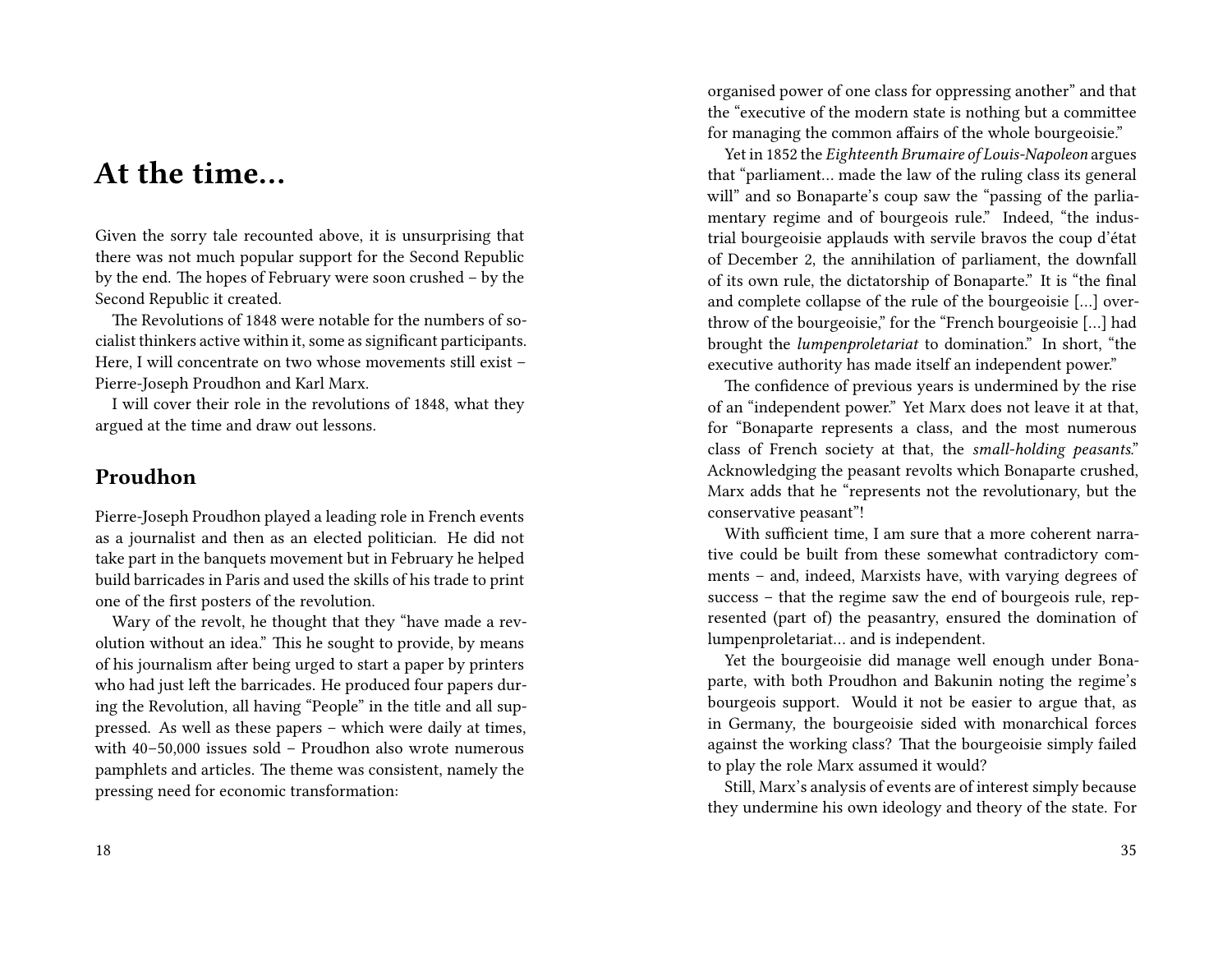bourgeoisie – it puts in possession of political power through universal suffrage. And from the class whose old social power it sanctions, the bourgeoisie, it withdraws the political guarantees of this power. It forces the political rule of the bourgeoisie into democratic conditions, which at every moment help the hostile classes to victory and jeopardise the very foundations of bourgeois society."

#### For the latter, we have:

"But the clubs – these were the gathering points, the conspiratorial seats of the revolutionary proletariat. The National Assembly had itself forbidden the coalition of the workers against its bourgeois. And the clubs – what were they but a coalition of the whole working class against the whole bourgeois class, the formation of a workers' state against the bourgeois state? Were they not just so many constituent assemblies of the proletariat and just so many military detachments of revolt in fighting trim – what the constitution was to constitute above all else was the rule of the bourgeoisie."

That the latter does not contradict the former goes without saying, as does the awkward fact the praise for clubs simple echoes Proudhon's comments from two years previously.

Still, 2 December 1851 causes Marx some issues for, according to his ideology, this should never have happened. So, for example, in *The German Ideology*, he and Engels had confidently asserted that the "independence of the State is only found nowadays in those countries where the estates have not yet completely developed into classes." The *Communist Manifesto*, likewise, argued that political power "is merely the

"In future there must only be amongst men, workers, associates. Masters, workmen must disappear […] no more classes superior and inferior" (*Le Représentant du peuple*, 29 February 1848)

Rejecting his previous anti-political stance, Proudhon was elected to the National Assembly on 4 June 1848 along with, amongst others, Victor Hugo and Louis-Napoleon. There he raised socialist ideas, including after the June Days when he proclaimed that "only one of two things can happen: either property will overrule the Republic or the Republic will overrule property." In the face of victorious reaction, he proclaimed:

"When I used those pronouns *you* and *we*, it was self-evident that at that point I was identifying *myself* with the proletariat and identifying *you* with the bourgeois class"

Only one other representative voted for his proposal, the other socialists abstained. As Bakunin later noted, after the June Days there was but "a single voice, the voice of the illustrious and heroic socialist Proudhon, who alone had the courage to throw down the challenge to this rabid bourgeois herd of conservatives, liberals, and radicals."

Proudhon recognised danger of Louis-Napoleon early, denouncing quite accurately his pretensions of becoming Emperor. He used his publications to defend the Republic against both Conservatives and Bonaparte, recognising the weakness and isolation of the left he argued for reconciliation and moderation alongside legal resistance (he continued his long-standing opposition to insurrection). He also sought to encourage socialist economic reform by the workers themselves.

He was stripped of parliamentary immunity because of his attacks on now-President Louis-Napoleon, resulting in him beginning a three-year prison sentence in June 1849. During his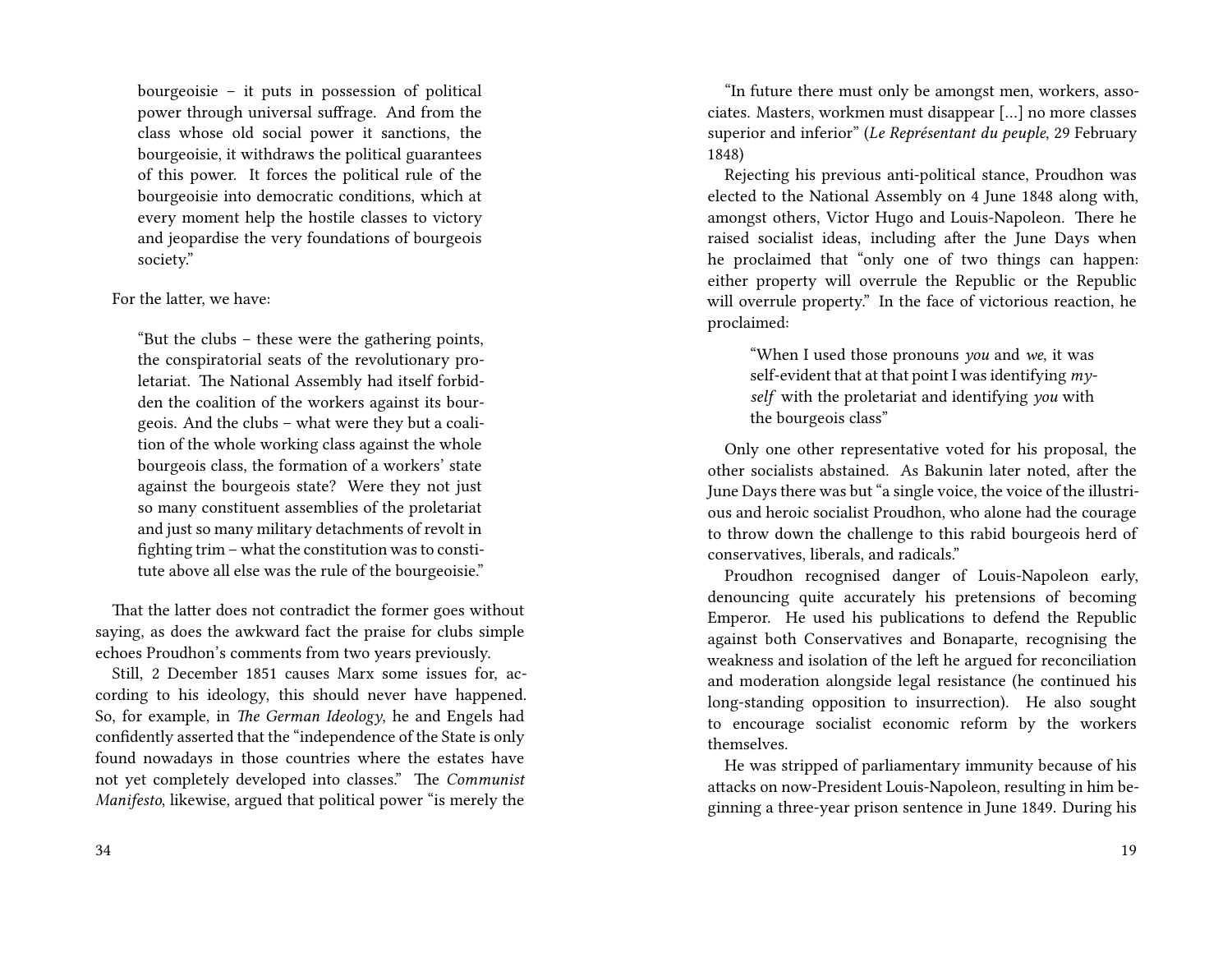imprisonment he wrote two key libertarian texts: *Confessions of a Revolutionary* and *General Idea of the Revolution*. These books, along with his extensive journalism, raised numerous ideas which would become standard libertarian themes – ideals which came from his role as both participant in, and commentator on, events.

#### **Democracy**

Proudhon is often remembered as having proclaimed that "universal suffrage is counter-revolution." Given the events of 1848, he certainly had a point. However, context is important and he was referring to universal suffrage used to elected a government in a centralised, indivisible republic. In other words, a Jacobin or bourgeois system which would "concentrate all public powers in the hands of a single authority" and so "created despotism." This was nothing less than "the negation of the People's sovereignty" and so "democracy says that *the People reign and does not govern*, which is to deny the Revolution."

This analysis also suggested that the state was not just an instrument of class rule, it had its own oppressive and exploitative traits which existed independently of its role as enforcer of the rule of economically dominant minority classes.

For Proudhon, real democracy required a radically different system. So the "choice of talents, the imperative mandate, and permanent revocability are the most immediate and incontestable consequences of the electoral principle." More, a "truly democratic regime" required "unity *at the bottom* and its separation *at the top*" and this in turn meant the need to democratise and federate *all* aspects of life: social, economic and military ("Organised in this way the army retains its civic feelings"). This applied universally, both functionally and internationally for in a free socialist society there "will no longer be nationality, no longer fatherland […] Whatever a man's race or colour,

"In part it [the proletariat] throws itself into doctrinaire experiments, exchange banks and workers' associations, hence into a movement in which it renounces the revolutionising of the old world by means of the latter's own great, combined resources, and seeks, rather, to achieve its salvation behind society's back, in private fashion, within its limited conditions of existence, and hence necessarily suffers shipwreck."

So the focus must be on political struggles for state power, rather than economic self-activity to mitigate the economic problems facing the working class. Needless to say, future social democrats used such words to argue that workers wait until a future election returns a socialist government. And best not mention how Lenin was so focused on seizing power in 1917 that he ignored its likely impact on the economy – the "conditions of existence" of the workers. Luckily, the factory committees – "behind society's back" within the workplace – kept the economy going, until the Bolshevik leadership marginalised the committees in favour of nationalisation as argued for in the *Communist Manifesto*. Sadly, this creation of state-capitalism coincided with a deepening of the economic crisis.

However, returning to 1848 we see that in 1850 developments were in line with ideology. The State was run by the bourgeoisie and was used to crush the workers. Interestingly, as often the case, *The Class Struggles in France* can be selectively quoted for both Social Democracy and Leninism. For the former, we have:

"The comprehensive contradiction of this constitution, however, consists in the following: The classes whose social slavery the constitution is to perpetuate – proletariat, peasantry, petty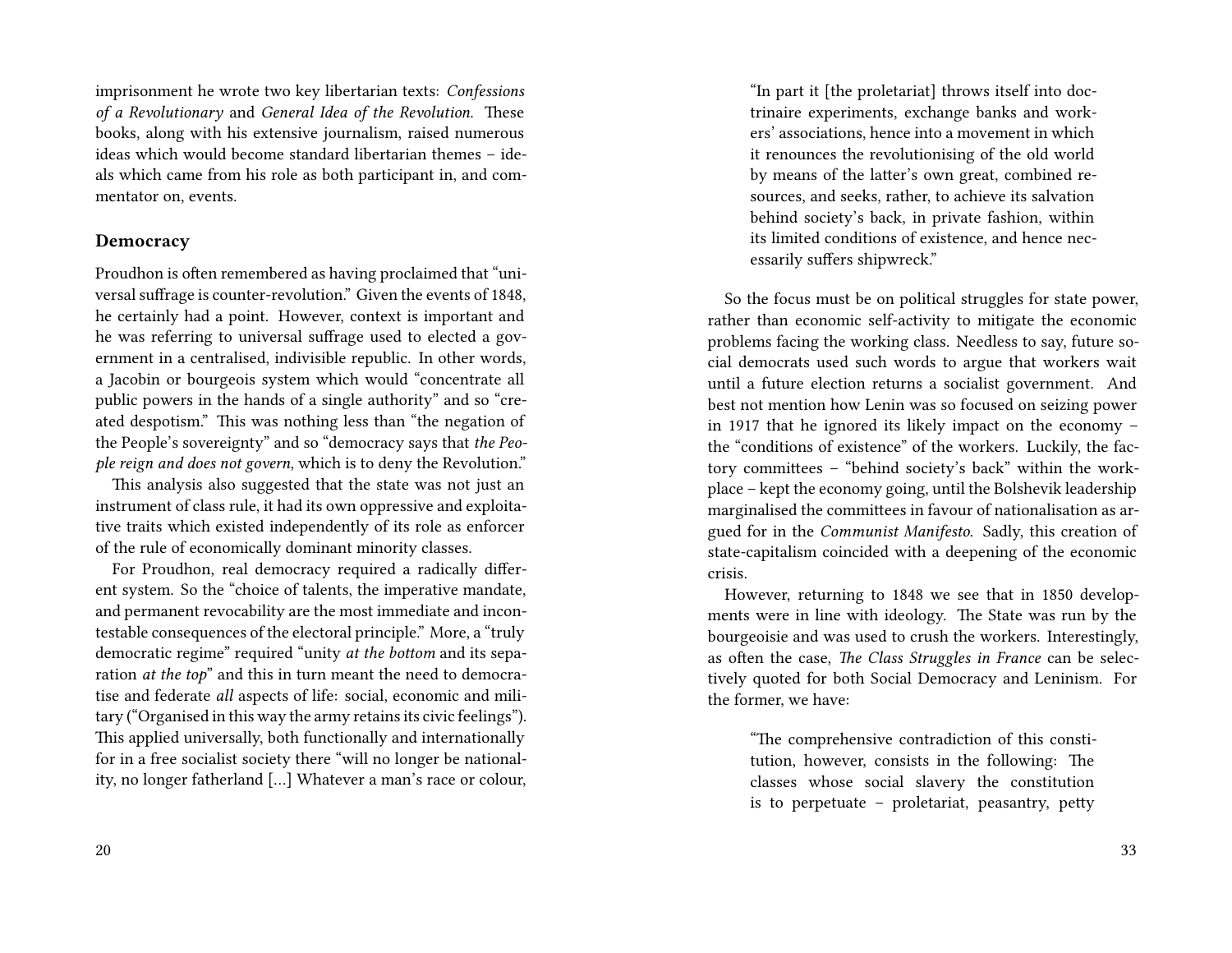Strangely, while often quoting this passage Leninists do not explain why only two years of civil war had the opposite effect in Russia…

Tiring of debating with the radical artisan opposition, Marx disbands the *Communist League*, again, and decides to concentrate on writing, primarily *Capital*, while waiting for the march of history to make a proletarian revolution more likely.

#### **Looking back…**

While in exile Marx wrote two works on the February Revolution. The first, *The Class Struggles in France, 1848 to 1850* consisted of articles written in 1850 for the new monthly *Neue Rheinische Zeitung: Politsch-ökonomische Revue* (this is also notable for Engels' 1895 introduction on use of the ballot-box as socialism's most effective weapon). The second is 1852's *Eighteenth Brumaire of Louis-Napoleon*. This is by far the most influential of the two, with (for example) Murray Bookchin quoting the following passage in *Listen, Marxist!*:

*"*The tradition of all dead generations weighs like a nightmare on the brains of the living. And just as they seem to be occupied with revolutionizing themselves and things, creating something that did not exist before, precisely in such epochs of revolutionary crisis they anxiously conjure up the spirits of the past to their service, borrowing from them names, battle slogans, and costumes in order to present this new scene in world history in time-honoured disguise and borrowed language."

It would be churlish, but sadly necessary, to note that this simply echoes Proudhon's comments from 1849. And talking of Proudhon, Marx also dismisses French workers attempts to improve their situation directly:

32

he is really a native of the universe; he has citizen's rights everywhere."

### **"Organisation of Credit"**

Economic transformation was at the heart of his activity during 1848, arguing for the "organisation of credit" and creating *The Bank of the People*. He saw this as the means to achieve "the organisation of labour," which still remained the end. This was because "the organisation of labour must not emanate from the powers-that-be; it ought to be SPONTANEOUS." In other words, labour must organise *itself* rather than be organised by the State or by well-meaning intellectuals:

"Louis Blanc represents governmental socialism, revolution by power, as I represent democratic socialism, revolution by the people. An abyss exists between us."

Economic change cannot be left to the State which was, as he had put it in 1846, "chained to capital" and cannot be seized and reformed. Moreover, it was not up to the task anyway:

"Since I first set foot on this parliamentary Sinai, I ceased to be in contact with the masses: by absorbing myself in my legislative work, I had completely lost view of current affairs […] One has to experience this isolation called a national assembly to understand how the men who are the most completely ignorant of the state of a country are nearly always those who represent it."

He also sought economic change *now*, opposing all the others on the left who advocated "political revolution first, then social revolution." Instead, he argued that economic transformation was needed and so it was a case of "social revolution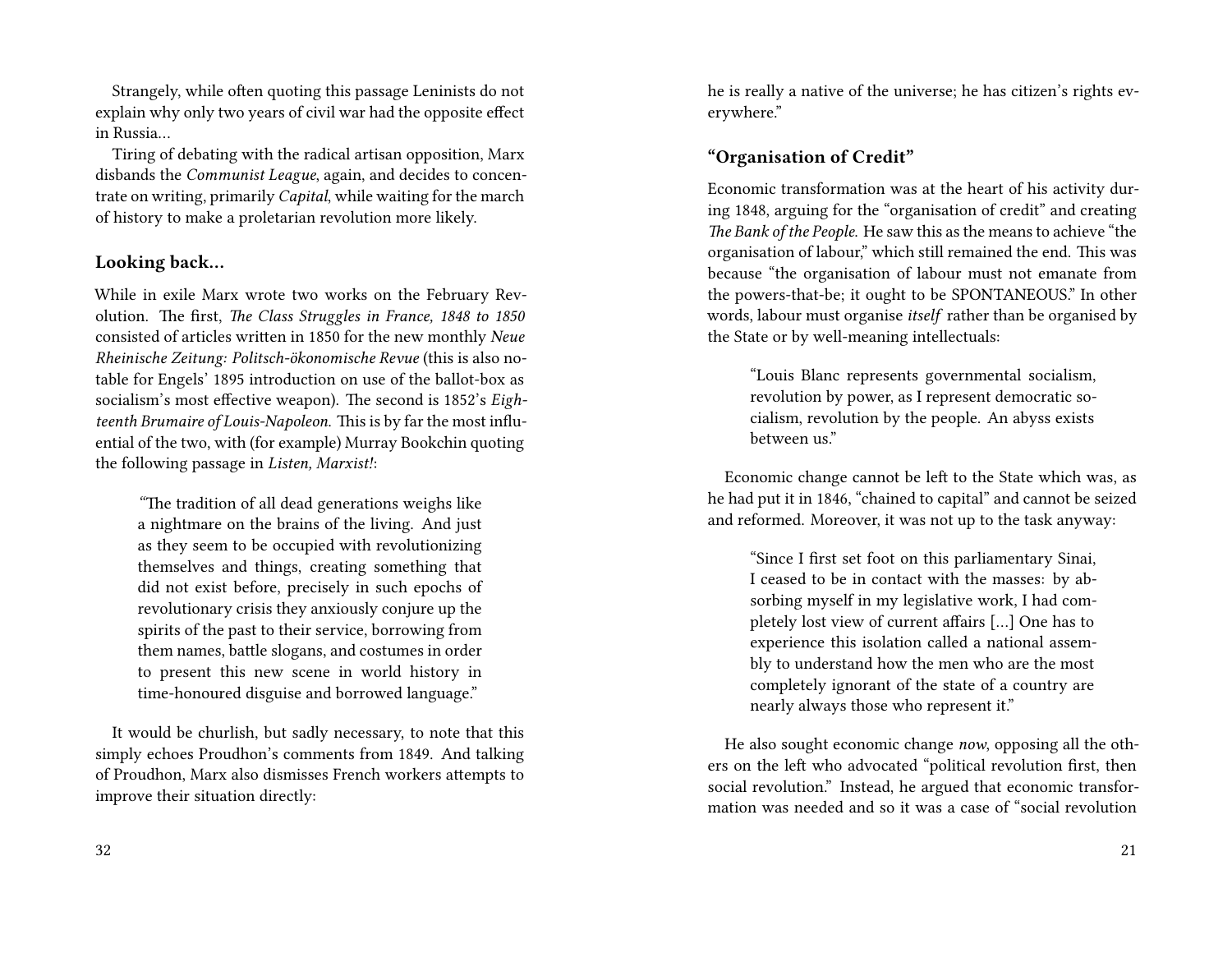first, then political revolution." This reflects his reformist politics and rejection of insurrection.

As well as solving the social question, economic change was needed to combat the economic crisis (which had got steadily worse after revolution). Moreover, he argued that workers could not rely on or wait for the government to act, not least because it was obviously bourgeois and opposed to social reforms. Nor could they await the seizing political power – whether by election or a coup d'état – for their distress would not disappear in the meantime.

Proudhon, then, sought practical solutions to the problems facing the revolution and the working class rather than postpone such things to after "political power" was won (if it ever were and assuming the politicians were up to the task). I must note that some – usually Marxists, following Marx himself – suggest that Proudhon's "Bank of the People" project was an expression of his utopian politics. However, such smug comments seem to forget that there was a revolution taking place – when would be a better time to seek to apply your socialist ideas than during a revolution? And who better to build socialism than the workers themselves by their own associations for production and credit?

#### **"Revolution from Below"**

For Proudhon, what was required was "a revolution from below, from true democracy," which he contrasted (as he had in 1846) with a top-down approach:

*"From above* […] evidently signifies power; *from below* signifies the people. On the one hand we have the actions of government; on the other, the initiative of the masses. […] Revolution on the initiative of the masses is a revolution by the concerted action of the citizens, by the experience of hands of the state authority. They should not let themselves be led astray by empty democratic talk about the freedom of the municipalities, self-government, etc. […] revolutionary activity [...] can only be developed with full efficiency from a central point. […] As in France in 1793, it is the task of the genuinely revolutionary party in Germany to carry through the strictest centralisation."

Sadly, Marx did not explain how universal suffrage in a one and indivisible republic in a predominantly peasant country helps the proletariat (or radical artisans) achieve their goals. Nor did he wonder, given recent French experience, whether all this would achieve being the empowerment of the bourgeoisie and its forces of repression… against the working class. Significantly, Engels admitted in 1885 that "this passage is based on a misunderstanding" and was historically inaccurate – strangely, this admission has had no effect on Marxist prejudices in favour of centralisation!

Shortly afterwards, Marx again rejects this position and argues proletarian revolution is not possible any time soon and attacks the radical artisans in the *League*:

"Whilst we tell the workers that they must go through fifteen, twenty, perhaps even fifty years of war and civil war, not only in order to alter existing conditions, but even to make themselves fit to take over political power, you tell them, on the contrary, that they must seize political power at once or abandon all hope. Whilst we point out how undeveloped the German proletariat still is, you flatter the nationalism and the craft prejudices of the German artisan in the crudest fashion, and that is naturally more popular."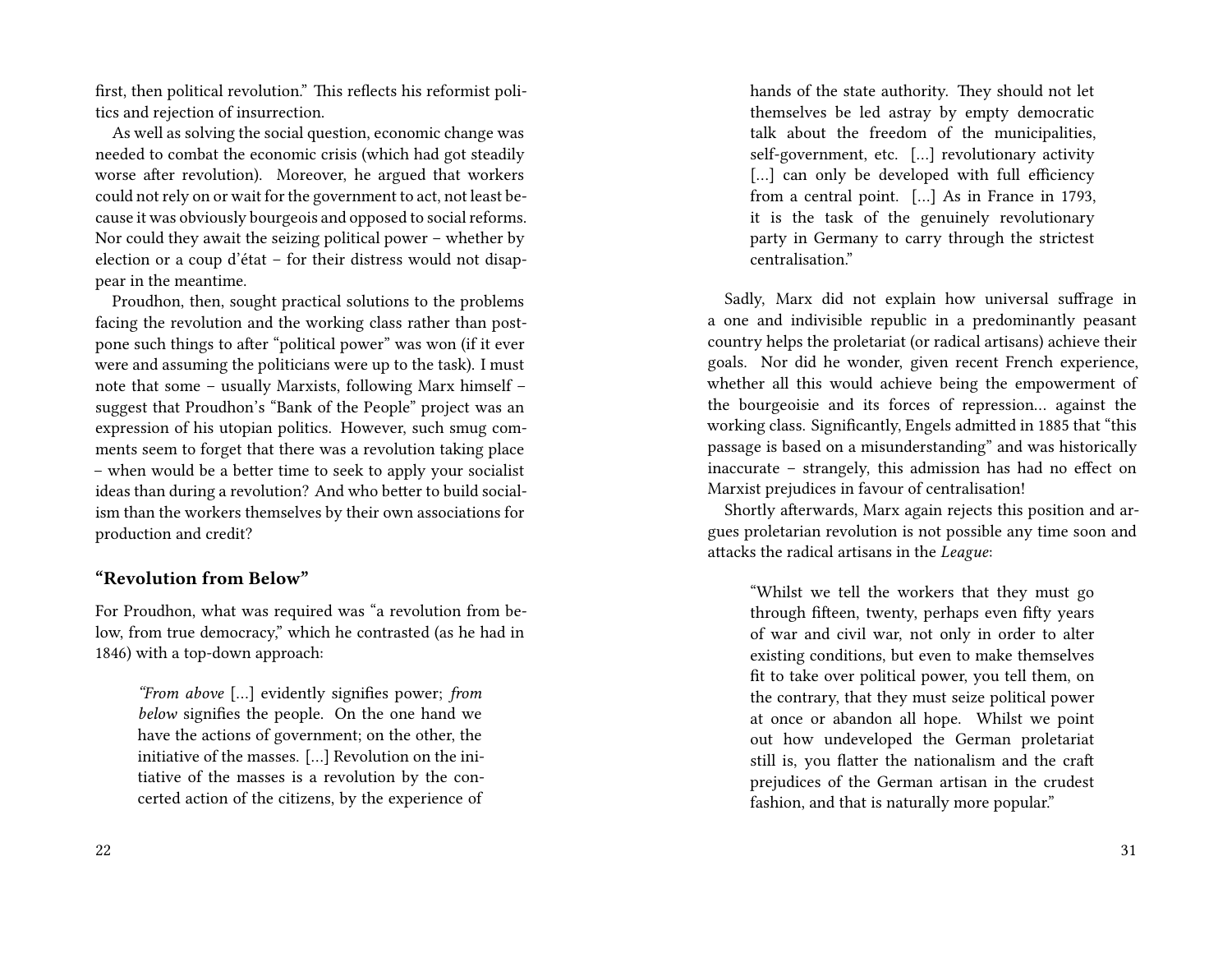Mexicans, who did not know what to do with it" by "the energetic Yankees"), and best not to mention the anti-Semitic articles published…

As even Marxist Roman Rosdolsky had to admit that Engels' position was based on a "strange division by nation, instead of social class." Also, it is amazing how "historical" facts and the needs of the revolution happened to coincide with needs and aims of German nationalism…

Even these moderate bourgeois demands prove too radical for the Prussian government, who order Marx to leave the country. In exile, he re-joins the *Communist League* which had reformed in 1849, but he quickly came into conflict, again, with radicals artisans within it. His famous March 1850 address is a compromise which reflected this conflict for while it still had a "stages" perspective it also mentioned actual workers activity. Yet this was hardly new, given that it echoes Proudhon's 1848 call to form workers committees:

"Alongside the new official governments they must simultaneously establish their own revolutionary workers' governments, either in the form of local executive committees and councils or through workers' clubs or committees, so that the bourgeois-democratic governments not only immediately lost the support of the workers but find themselves from the very beginning supervised and threatened by authorities behind which stand the whole mass of the workers"

However, unlike Proudhon Marx placed this within a Jacobin context:

"the workers must not only strive for one and indivisible German republic, but also […] for the most decisive centralization of power in the

the workers, by the progress and diffusion of enlightenment, revolution by the means of liberty."

Proudhon was the first to argue for what has become known as *Socialism from below*.

### **Looking to the future**

Proudhon stressed the need to look to the future: "Could [society] not turn its gaze in the direction in which it is going?" He berated those so-called revolutionaries and radicals who aped the past:

"what is this queer preoccupation which, in time of revolution, bedazzles the most steadfast minds, and, when their burning aspirations carry them forward into the future, has them constantly harking back the past? […] In order to organise the future, a general rule confirmed by experience, the reformers always start out with their gaze fixed upon the past. […] nothing has changed: all we have had is a change of personnel."

In this he was repeating what he had argued in 1846's *System of Economic Contradictions,* where he had attacked those utopians who created visions of a perfect society rather than analyse the society around them and identify those developments and tendencies which point beyond capitalism.

### **"That a new society be founded in the heart of the old society"**

Like all anarchists, Proudhon was not naïve enough to believe that socialism could be achieved overnight. Rather than postulate ideal visions against the grim reality of capitalism, he advocated organs of dual-power as a means to challenge both state and capital. As he put it in 1848: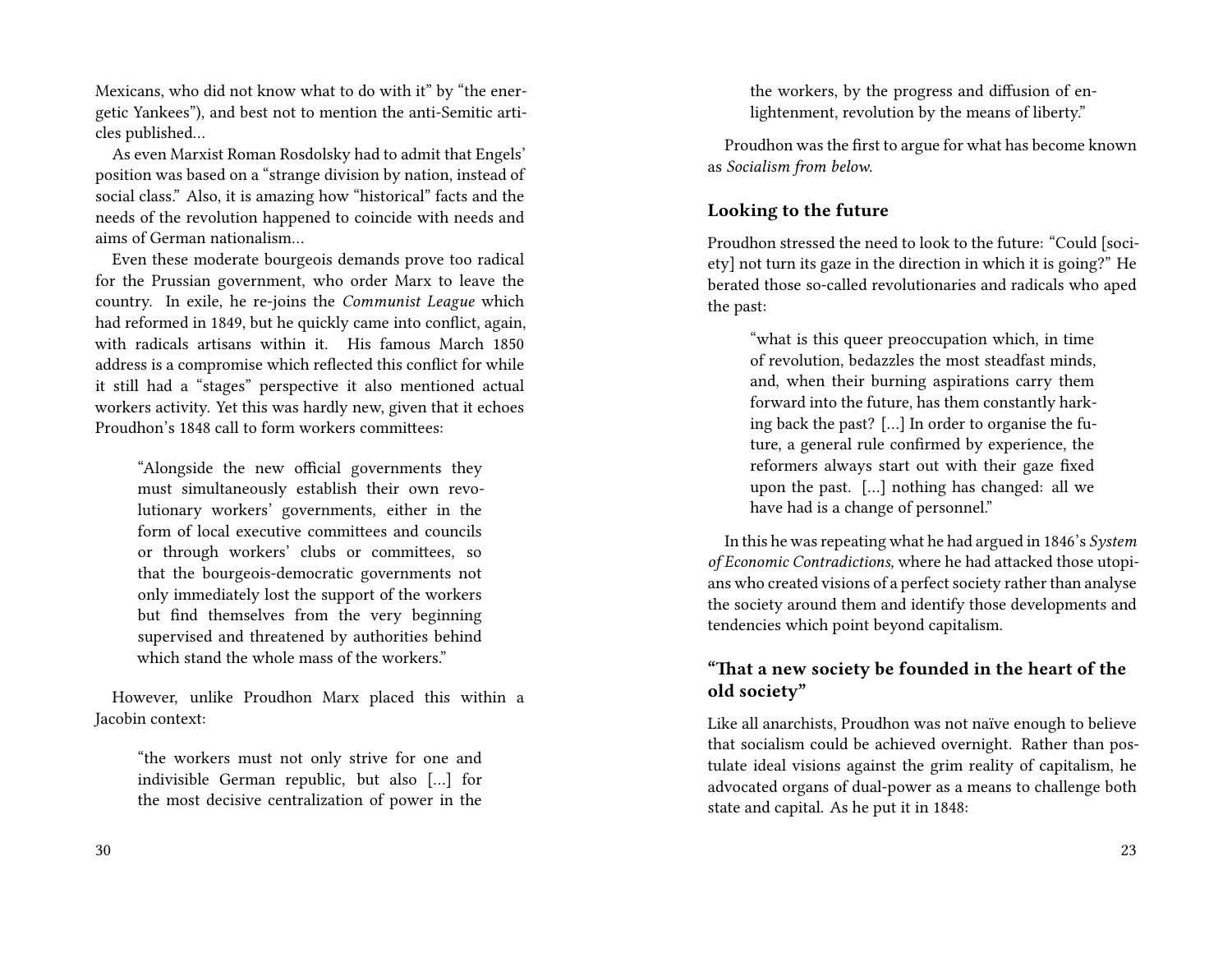"I propose […] a body representative of the proletariat be formed in Paris, *imperium in imperio* [a state within the state]*,* in opposition to the bourgeoisie's representation […] a new society be founded in the heart of the old society […] a labour charter be written into the agenda forthwith […] groundwork for republican government be laid down and special powers delegated to the workers' representatives."

This reflected his 1846 call that "an agricultural and industrial combination must be found by means of which power, today the ruler of society, shall become its slave."

Looking back from 1849, he reiterated that the "organisation of popular societies was the pivot of democracy, the cornerstone of republican order […] It would have been necessary to rip the nails and teeth off state power and hand over the government's public force to the citizens […] to prevent the government from taking steps against liberty." This required "assemblies, popular societies, public meeting-rooms, colleges, academies, congresses, electoral committees, etc.; in a word, associations and meetings of all kinds and varieties. […] it is a matter of the organisation of universal suffrage in all its forms, of the very structure of Democracy itself." This was because change had to come from below, from the masses:

"All revolutions have been carried through by the spontaneous action of the people; if occasionally governments have responded to the initiative of the people it was only because they were forced or to do so. Almost always they blocked, repressed, struck."

He recognised that workers had to free themselves for "the government can do nothing for you. But you can do everything *Manifesto* and the *League*'s demands did present a guide which led the Russian Revolution into a dead-end and skewed socialism towards social-democracy. However, to return to 1848…

### **Neue Rheinische Zeitung**

Marx and Engels returned to Germany after the March Revolution and started the *Neue Rheinische Zeitung* (*New Rhenish Newspaper*) in June, with a circulation of 3–6,000 (a fraction of Proudhon's journals). Significantly, its editorial line rejected the position set out in the *Communist Manifesto* and hid their colours, subordinating the proletariat to the "democratic bourgeois" with a political program with two main points, "a single, indivisible, democratic German republic, and War with Russia, including the restoration of Poland" as Engels recalled in 1884. In short, Marx embraced a stages approach to the revolution and decided that proletarian revolution had to wait in favour of supporting the bourgeoisie and its demands.

Having decided upon a united cross-class front, Marx and Engels urged suppression of the *Communist Manifesto* and the *Communist League*'s demands. All this, unsurprisingly, came into conflict with the radical artisans in the *Communist League*, so Marx simply disbanded it using his "discretionary powers." As well as advocating bourgeois demands, there is some interesting material in *Neue Rheinische Zeitung* such as stock market reports, war with Demark ("the first *revolutionary war* waged by Germany," the "right of civilisation as against barbarism, of progress as against stability") along with Engels' comments on "unhistoric" peoples (including the hope for a war which will "wipe out all these petty hidebound nations, down to their very names" and "will result in the disappearance from the face of the earth not only of reactionary classes and dynasties, but also of entire reactionary peoples. And that, too, is a step forward"), casual racism (against Slavs mostly, but also finding time to note "that magnificent California was snatched from the lazy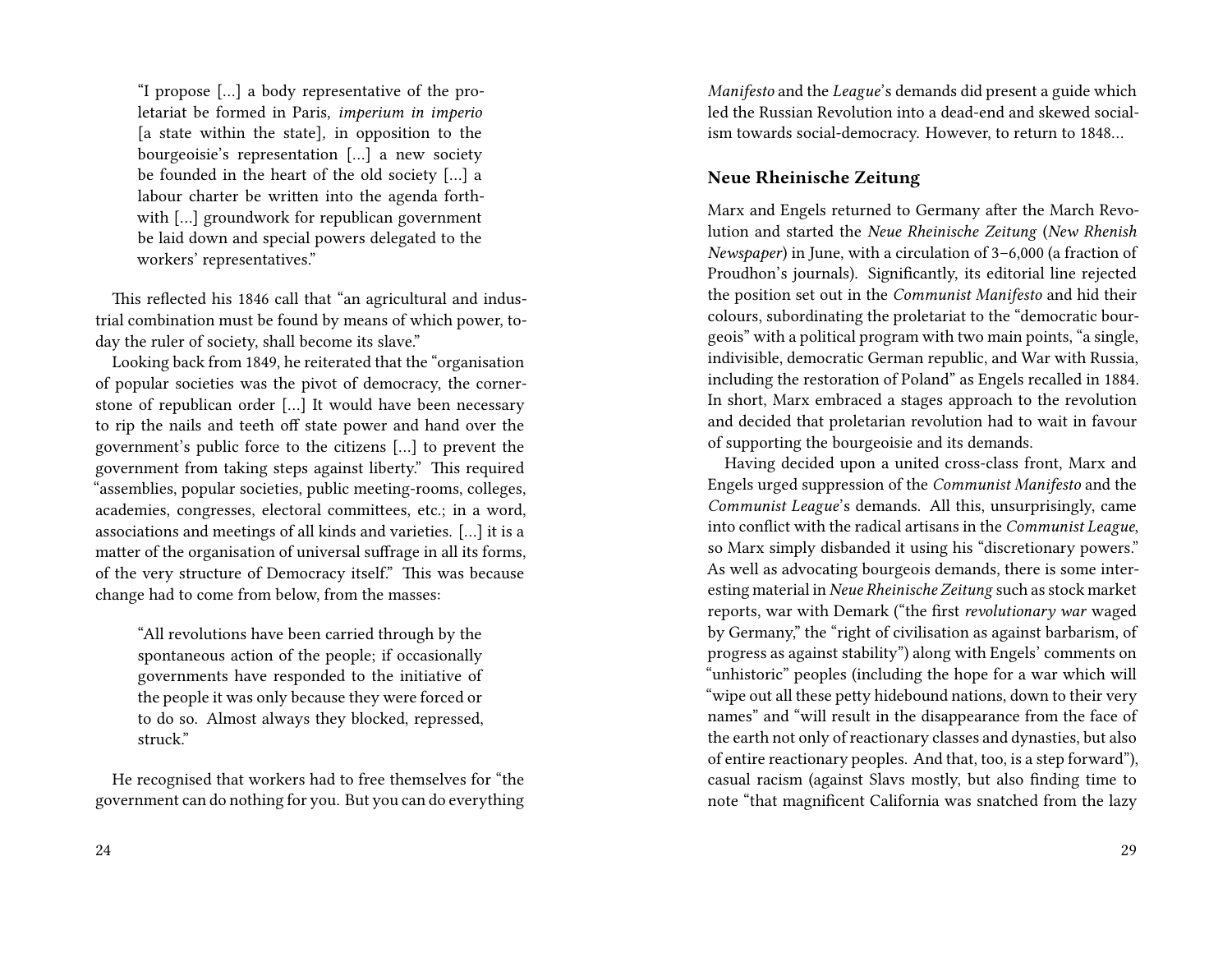decades afterwards). These classes, according to the *Manifesto*, "fight against the bourgeoisie, to save from extinction their existence as fractions of the middle class. They are therefore not revolutionary, but conservative. Nay more, they are reactionary, for they try to roll back the wheel of history." This lack of a proletariat would impact significantly on Marx's activities during the revolution.

As noted, the *Manifesto* had no influence on the revolution yet it did have a negative impact on all subsequent revolutions thanks to its famous ten points – such as the nationalisation of means of production and the creation of "industrial armies" – which helped equate (the early stages of) socialism with statecapitalism and subsequent revolutionary movements, with its call for "winning the battle of democracy" which encouraged the socialist and labour movements into electioneering.

With the outbreak of revolution and the *Communist League* immediate issued a list of demands: "The whole of Germany shall be declared a united, indivisible republic"; "In future armies shall at the same time be workers' armies […] these shall be a means of organising work"; "All baronial and other feudal estates, all mines, pits etc. shall be converted into state property. […] All private banks will be replaced by a state bank […] All means of transport […] shall be taken in hand by the state. They shall be converted into state property"; "In the remuneration of all civil servants there shall be no difference"; "Establishment of national workshops. The state shall guarantee the livelihood of all workers and provide for those unable to work"

The links of Louis Blanc's ideas are obvious, as noted by Bakunin later in *Statism and Anarchy*, and they reflected and clarified the *Communist Manifesto*, as shown when Engels in 1885 opined that "many a one can still learn something from it even today." Yet these demands were statist, reformist and completely compatible with capitalism – at best, it laid the basis of State-capitalism. Still, while having no impact in 1848, the

for yourselves." Given the nature of the state and its role as guardian of property, there was no alternative.

Likewise, Proudhon argued that key industries should be handed to workers' associations to run, rather than to capitalists or their state. These, combined with associations created by workers themselves, would be examples of what was possible.

Yet while sympathetic to the workers in the Luxembourg Commission and sharing a desire for association to replace wage-labour, he was opposed to its ideas for many reasons. First, the Commission was top-down, with the initiative resting with the State and its experts – its assembly simply gave advice and ratification of decisions made elsewhere. Second, for Blanc it was an "Estates General of Labour" and reflected this by being patriarchal, top-down, centralised and statist. It also included bosses representatives. Ultimately, for Blanc, the state emancipates the workers and the Commission was ideologically committed to the "Organisation of Labour" *by the State* – something Proudhon rightly dismissed as being "still monarchical, still wage-labour." However, Proudhon did work with its members in 1849 to found the short-lived *Bank of the People*

#### **Anarchism confirmed**

The events of 1848 saw Proudhon become a politician but they also saw him at his most anti-statist, in part due to that experience. In 1849 he wrote his commentary on events, *Confessions of a Revolutionary* (revised in 1851). In it he noted that events had confirmed analysis of the State in *System of Economic Contradictions*:

"Power, the instrument of collective might, created in society as a mediator between labour and capital, finds itself inevitably chained to capital and